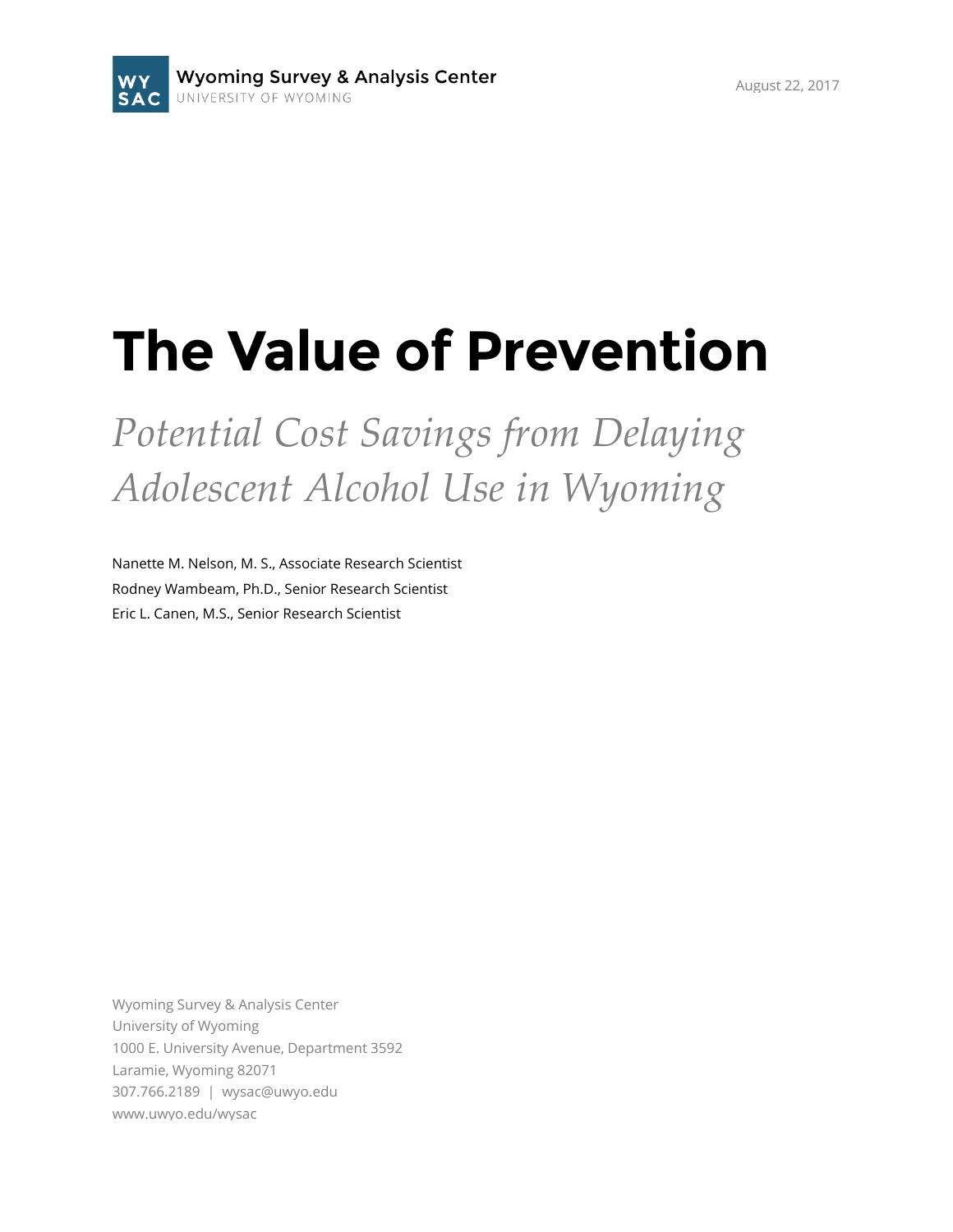#### ABOUT THIS REPORT

This publication was produced for the Wyoming Department of Health, Public Health Division.

#### **CITATION**

Nelson, N. M., Wambeam, R., & Canen, E. (2017). The value of prevention: Potential cost savings from delaying adolescent alcohol use in Wyoming. (WYSAC Technical Report No. CHES-1712). Laramie, WY: Wyoming Survey & Analysis Center, University of Wyoming.

© 2017 WYOMING SURVEY & ANALYSIS CENTER

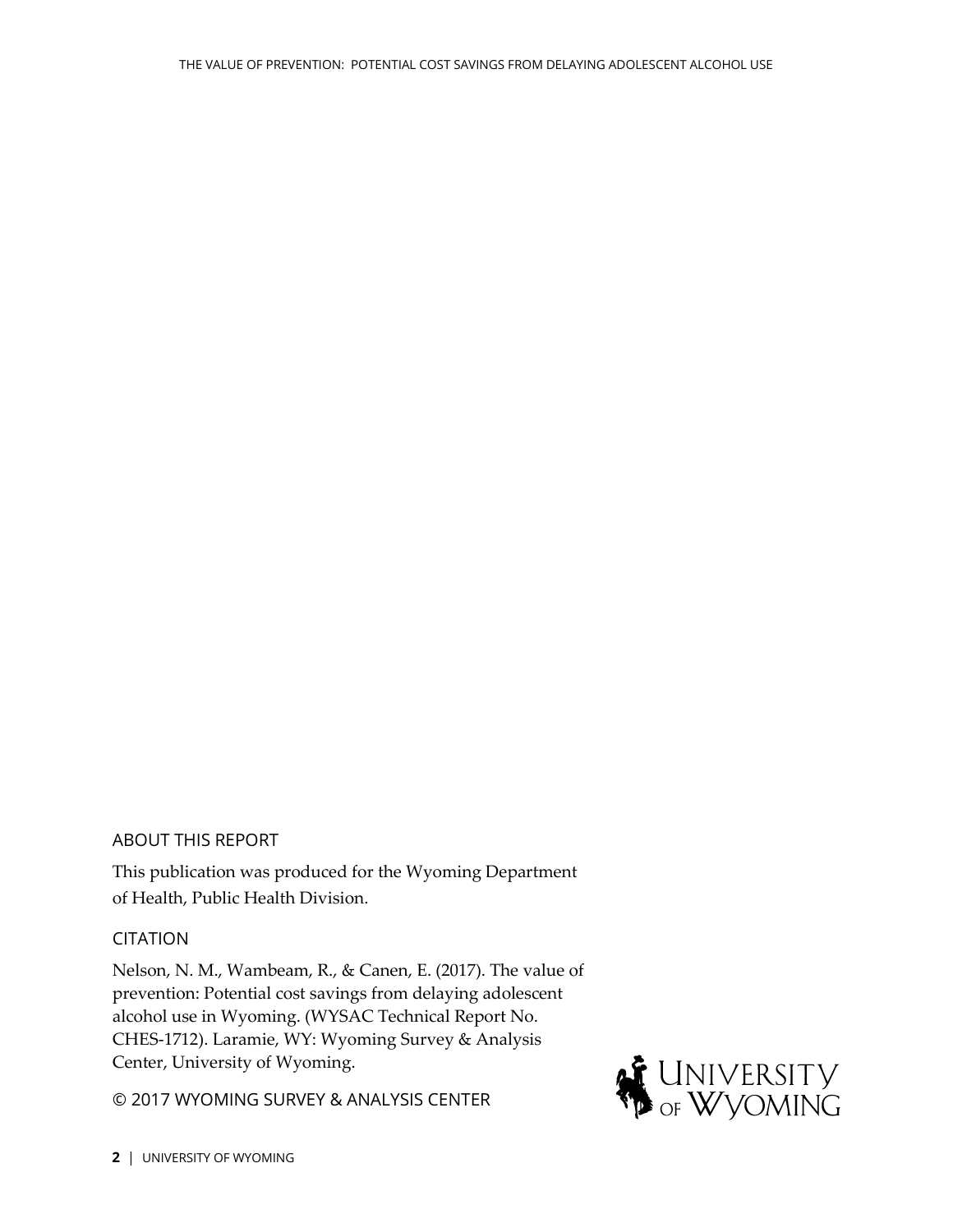## <span id="page-2-0"></span>**Contents**

| Appendix B – WSIPP's Model for Estimating Current Prevalence of Alcohol Use Disorders  25 |
|-------------------------------------------------------------------------------------------|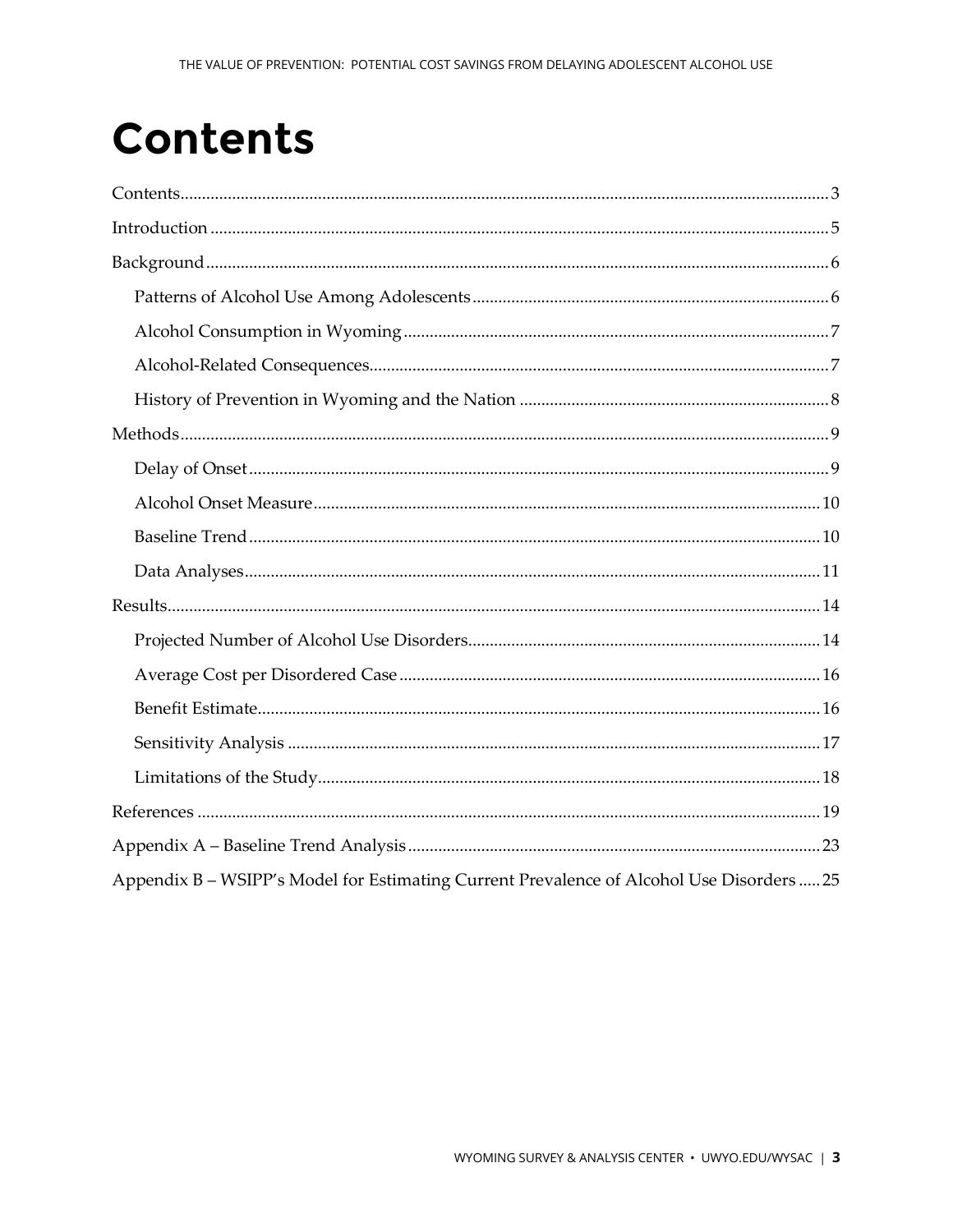#### LIST OF FIGURES

| Figure 1. Trends in Alcohol Consumption among High School Students is on the Decline 7     |
|--------------------------------------------------------------------------------------------|
| Figure 2. Predicted Trends in Alcohol Consumption in the Absence of Prevention are Flat 11 |
| Figure B-3. Computed Distribution of Alcohol Abuse and Dependency, Wyoming General         |
|                                                                                            |

#### LIST OF TABLES

| Table 3: Lower and Upper Bound Estimates of the Average Cost per Alcohol Use Disorder  17     |  |
|-----------------------------------------------------------------------------------------------|--|
|                                                                                               |  |
|                                                                                               |  |
| Table B-6: Input parameters for estimating the current prevalence of alcohol use disorder  26 |  |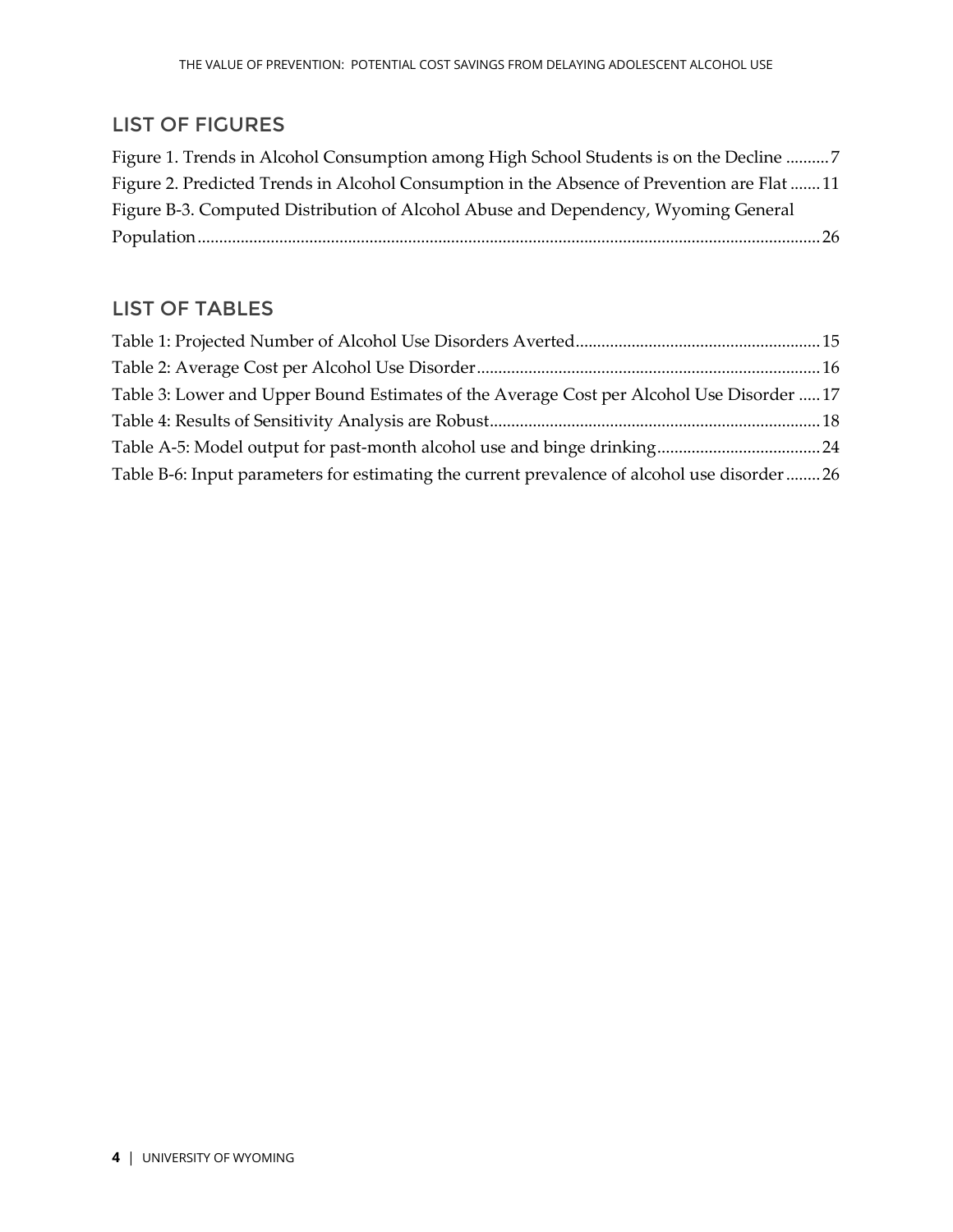# <span id="page-4-0"></span>**Introduction**

The release of *The Surgeon General's Call to Action to Prevent and Reduce Underage Drinking* in 2007 made explicit the scope of the public health and safety problem stemming from underage alcohol consumption (U.S. Department of Health and Human Services [U.S. DHHS], 2007). In 2005, data from a national survey showed that by age 15, approximately half of young people had ever drunk alcohol (i.e., a whole drink), and by age 21, approximately 90 percent had a whole drink (U.S. DHHS, 2007). Data from the same survey also showed adolescents reporting fewer episodes of drinking in the past month than adults; however, when adolescents did drink, they consumed more alcohol than adults. Youth between the ages of 12 and 20 drank on average five drinks per occasion about six times a month. By comparison, adults 26 years of age and older drank on average two to three drinks per occasion about nine times a month (U.S. DHHS, 2007). For a 140-pound male, consuming five or more drinks in a row will result in a blood alcohol concentration (BAC) of approximately 0.13 gram percent, and a 120-pound female will have a BAC of approximately 0.20 gram percent (American Prosecutors Research Institute, 2003). The legal limit for driving after drinking is 0.08 gram percent.

The *Call to Action* also highlighted the association of early drinking onset with a range of social, emotional, behavioral, and health problems such as risky sexual behavior, car crash involvement, and unintentional injuries after drinking in both adolescence and adulthood (U.S. DHHS, 2007). Further, the *Call to Action* emphasized the long-term negative effects from alcohol on developing adolescent brains. Subsequent research continues to document the array of negative effects alcohol may have on adolescent neurocognitive development (Hingson & White, 2014; Lisdahl, Gilbart, Wright, & Shollenbarger, 2013).

Of particular importance to this study, the *Call to Action* presented findings on the increased likelihood of alcohol dependence among persons who began drinking before age 15 compared to those who started at 21 years or older (40 percent versus 10 percent, respectively). Alcohol use disorders are one of the most prevalent use disorders in the United States affecting 8.5 percent of adults in the last 12 months and 30.3 percent during their lifetimes (Hasin, Stinson, Ogburn, & Grant, 2007).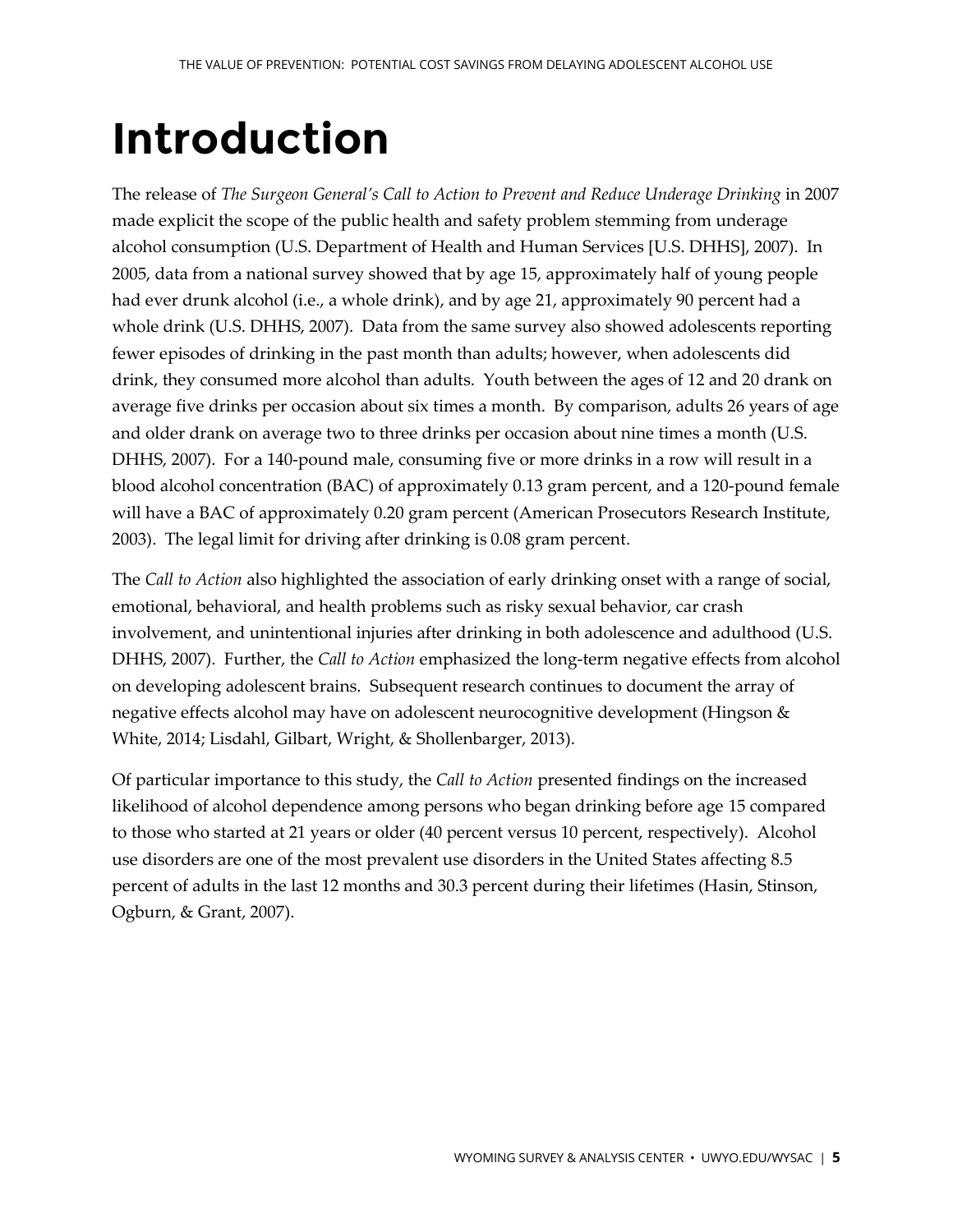In this report, we base our estimates of the economic value of prevention on the association between early alcohol use onset and alcohol use disorders in adulthood. Specifically, we calculate the number of future alcohol use disorder cases avoided due to youth initiating alcohol use at an older age. We posit this delay is in response to prevention efforts in Wyoming communities and at the national level. We include prevention programs implemented at the national level because these efforts help to change the societal ethos regarding underage drinking and are nearly impossible to disentangle from state or local efforts. Next, we estimate

the associated economic benefits (avoided costs) that arise from the prevention of future alcohol use disorder cases. The benefits of prevention are produced in the future by the avoidance of costs that would have been incurred had the disorder not been prevented.

## **What is the economic value of preventing future alcohol use disorders?**

# <span id="page-5-0"></span>**Background**

## <span id="page-5-1"></span>*Patterns of Alcohol Use Among Adolescents*

#### NATIONAL

Since the *Call to Action* in 2007, data from national surveys have shown a steady decline in the percentages of  $8<sup>th</sup>$ ,  $10<sup>th</sup>$ , and  $12<sup>th</sup>$  graders who drink and have episodes of binge drinking (Hingson & White 2014). However, alcohol continues to be the most widely used substance by youth (Hingson & White 2014; Lisdahl, et al., 2013). In 2013, the median age at first use of

## **Alcohol continues to be the most commonly reported substance used among all grade levels in Wyoming and across the Nation.**

alcohol was 14.5 years among 12 to 20 year olds, and nearly one in five (18.6 percent) high school students reported consuming their first drink before age 13 (Chen, Yi, & Faden, 2015). By the  $12<sup>th</sup>$ grade, 22.1 percent of students reported binge drinking (consuming five or more drinks in a row) in the past two weeks (Chen, Yi, & Faden, 2015). Data from the 2013 National Survey on Drug Use and

Health (NSDUH) showed all rates of past-month drinking, from use to binge drinking to heavy drinking, increased dramatically between ages 12 to 21 (Substance Abuse and Mental Health Services Administration [SAMHSA], 2014).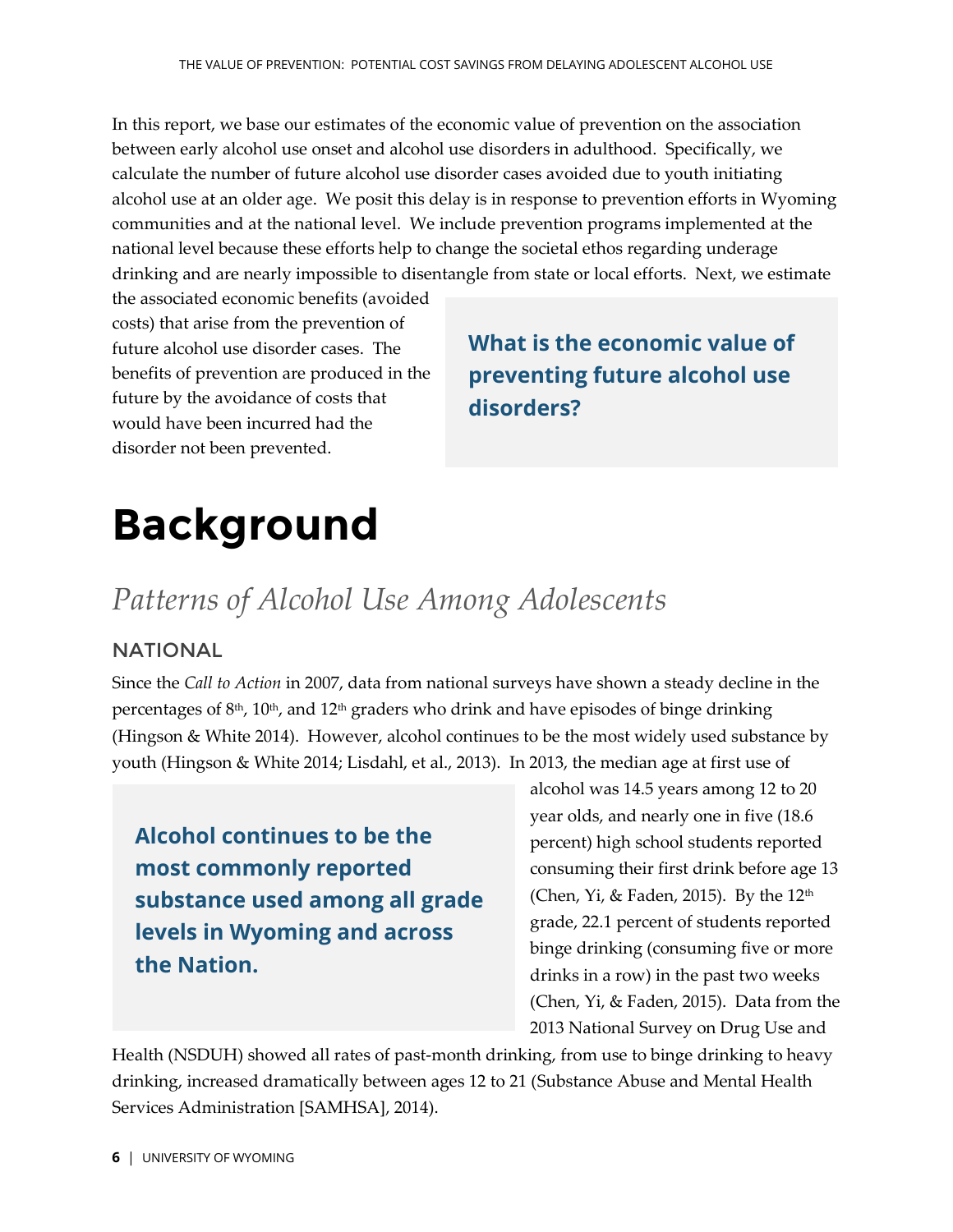#### WYOMING

Rates of alcohol consumption among Wyoming high school students are on the decline as shown i[n Figure 1](#page-6-2) (YRBSS, 2015). However, similar to national data, alcohol continues to be the most commonly reported substance used among all grade levels in Wyoming (Canen, Hime, & Chavez, 2014).

#### <span id="page-6-2"></span>**Figure 1. Trends in Alcohol Consumption among High School Students is on the Decline**

*High school past 30-day current use and binge drinking rates*



Source: Wyoming Youth Risk Behavior Surveillance System.

WYOMING SURVEY & ANALYSIS CENTER

## <span id="page-6-0"></span>*Alcohol Consumption in Wyoming*

In 2014, Wyoming consumed 1,292 thousand gallons of alcohol equaling 2.71 gallons per capita (Haughwout, LaVallee, & Castle, 2016). Wyoming's per capita consumption of alcohol is higher than the U.S. rate of 2.32 gallons per capita and ranks in the third decile of all states (one is the highest level, ten is the lowest level) (Haughwout, LaVallee, & Castle, 2016).

## <span id="page-6-1"></span>*Alcohol-Related Consequences*

The following are notable findings from the 2015 State Epidemiological Workgroup's summary report on alcohol-related data (WYSAC, 2016).

- Despite slight declines since 2008, during 2013, the overall DUI arrest rate in Wyoming was approximately double the national average (667 vs. 290, respectively).
- Although arrest rates for liquor law violations have been declining since 2008, during 2013, Wyoming's arrest rate was still approximately 5 times higher than the national average (476 vs. 96, respectively).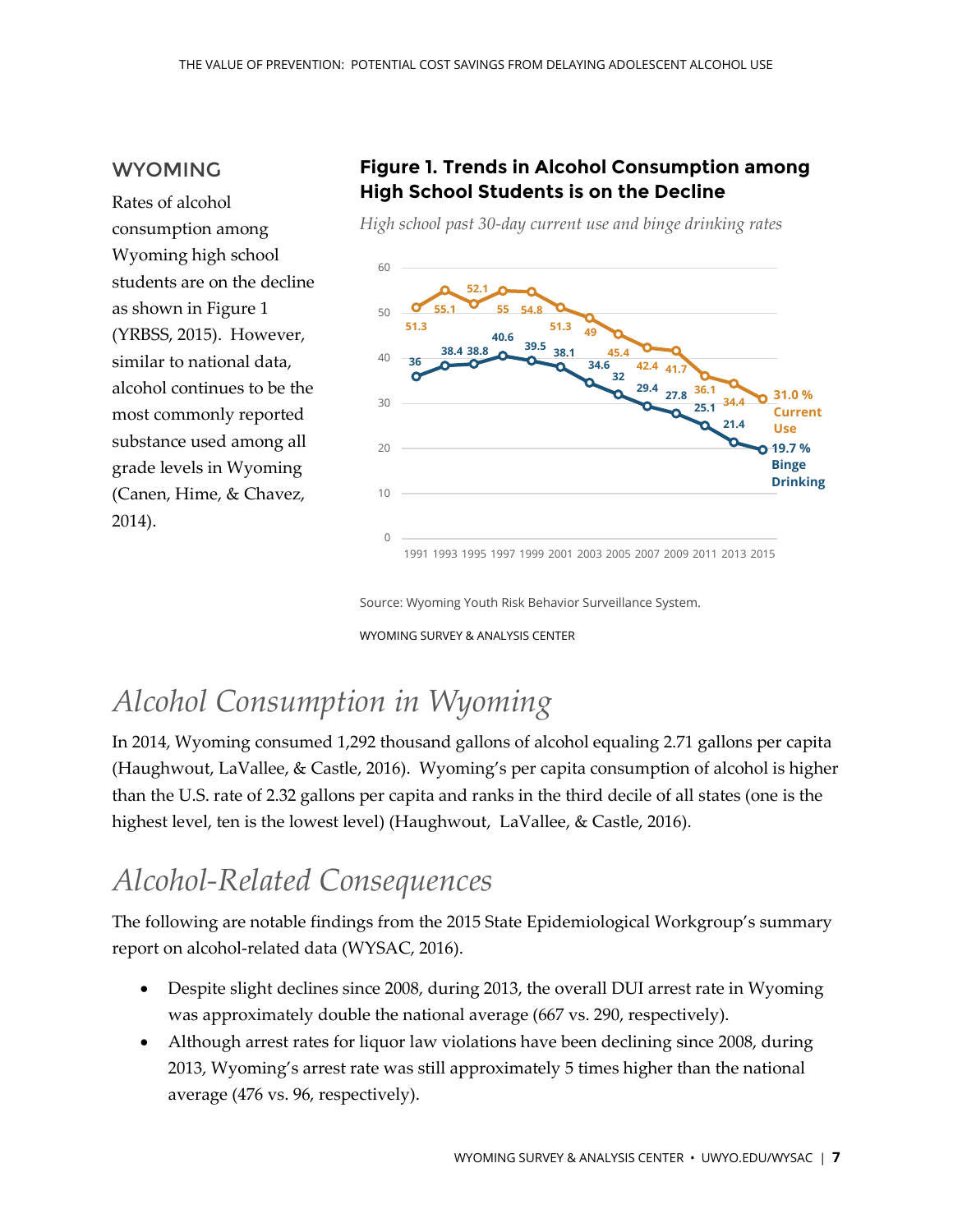- In 2013, compared to the national average, Wyoming youth were approximately 6.5 times more likely to be arrested for liquor law violations (421 vs. 65).
- From 1995 to 2013, the percentage of high school students who reported drinking and driving had declined from 22 percent to 10 percent.
- Since 1995, there has been a pronounced decline in the percentage of high school students who reported riding in a car with someone who had been drinking (22 percent in 2013 vs. 42 percent in 1995).

## <span id="page-7-0"></span>*History of Prevention in Wyoming and the Nation*

The prevention of underage drinking in Wyoming began in the 1990's, and constituted education for parents and information dissemination at events such as health fairs. The small amount of prevention funding that came from the Substance Abuse and Mental Health Services Administration (SAMHSA) through the Prevention Block Grant or State funding was contracted to Wyoming's mental health providers who provided information and presentations on the dangers of underage drinking.

This all changed with the creation of the state Substance Abuse Division (SAD) in 2000, and receipt of the State Incentive Grant (SIG), discretionary funding from SAMHSA, in 2001. Wyoming Prevention Staff traveled the state helping to develop prevention coalitions in each county and promoting the Prevention Needs Assessment (PNA) survey of students. SAD collaborated with the Wyoming Department of Education on the project to provide evidencebased prevention and afterschool programming. In 2004, Wyoming received the Strategic

**Wyoming communities have used mostly evidence-based strategies that impact the entire population.**

Prevention Framework State Incentive Grant (SPF SIG) which further funded the efforts of local coalitions and broadened prevention efforts to include environmental strategies. Since then, Wyoming communities have pursued a comprehensive approach to preventing underage drinking using evidence-based strategies designed to impact the entire population.

In sum, at the start of the 21<sup>st</sup> Century, Wyoming moved from small, unproven efforts to the best prevention science available with significant funding from SAMHSA. Communities have spent more than 15 years providing prevention programming for youth, pursuing environmental strategies, and working to change local culture in an attempt to decrease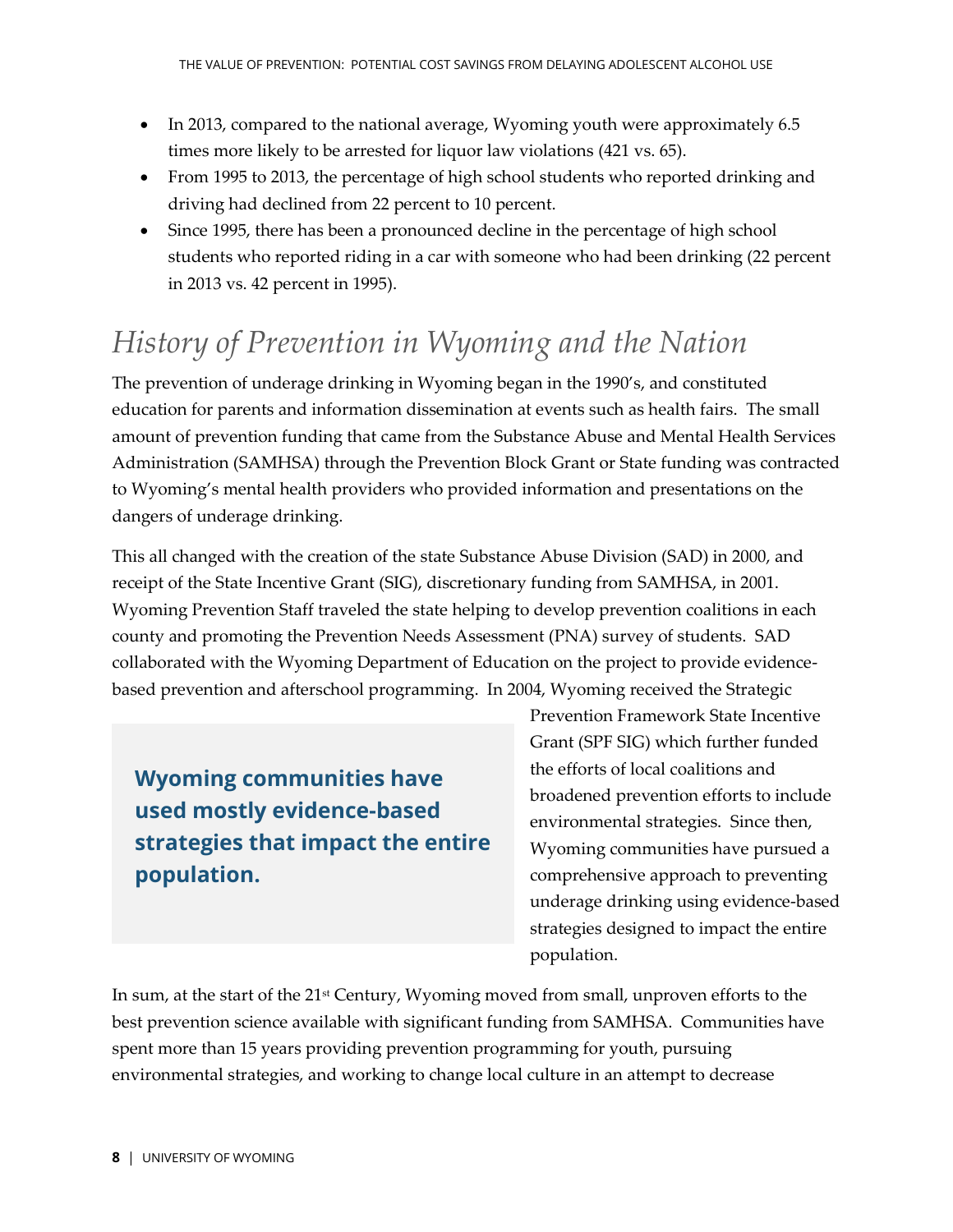prevalence rates and associated negative consequences of underage drinking. Many of these changes mirror efforts that have been taking place across the nation.

# <span id="page-8-0"></span>**Methods**

## <span id="page-8-1"></span>*Delay of Onset*

Our analysis of the value of prevention in Wyoming is predicated on a large body of evidence that shows a correlation between age of first drink (also known as age of alcohol use onset) and a higher probability of developing an alcohol use disorder later in life (Dawson, Goldstein, Chou, Ruan, & Grant, 2008; DeWit, Adlaf, Offord & Ogborne, 2000; Grant & Dawson, 1997;

Hingson, Heeren, & Winer, 2006; Ohannessian, Finan, Schulz, & Hesselbrock, 2015). Many researchers have interpreted the correlation as causal, while others believe early initiation and the ensuing problems simply have common risk factors (Kuntsche, Rossow, Engels, & Kuntsche, 2016; Maimaris & McCambridge, 2014; Prescott & Kendler, 1999). The authors

**Research has shown a correlation between age of first drink and a higher probability of developing an alcohol use disorder later in life.**

of a systematic review of cohort studies concluded there was mixed evidence from a limited number of studies on the association between age of first drink and alcohol problems in adulthood (Maimaris & McCambridge, 2014). The authors advocate for developing "a very underdeveloped literature" to support evidence-based prevention efforts.

Despite lacking a clear understanding of the causal pathways between early onset and subsequent alcohol-related abuses in adulthood, Hingson, Zha, & White (2016) argue the delay of drinking onset as a prevention strategy is warranted given the speed at which adolescents transition from first drink to first episode of drunkenness.

In our determination of future alcohol use disorder cases prevented, we use estimates of alcohol use disorders expected by year of age of alcohol use onset for the "nonblack" subsample as reported by Grant and Dawson (1997). The study used data from the National Longitudinal Alcohol Epidemiologic Survey, a survey designed to be representative of the adult, noninstitutionalized population of the contiguous United States, to estimate prevalence rates for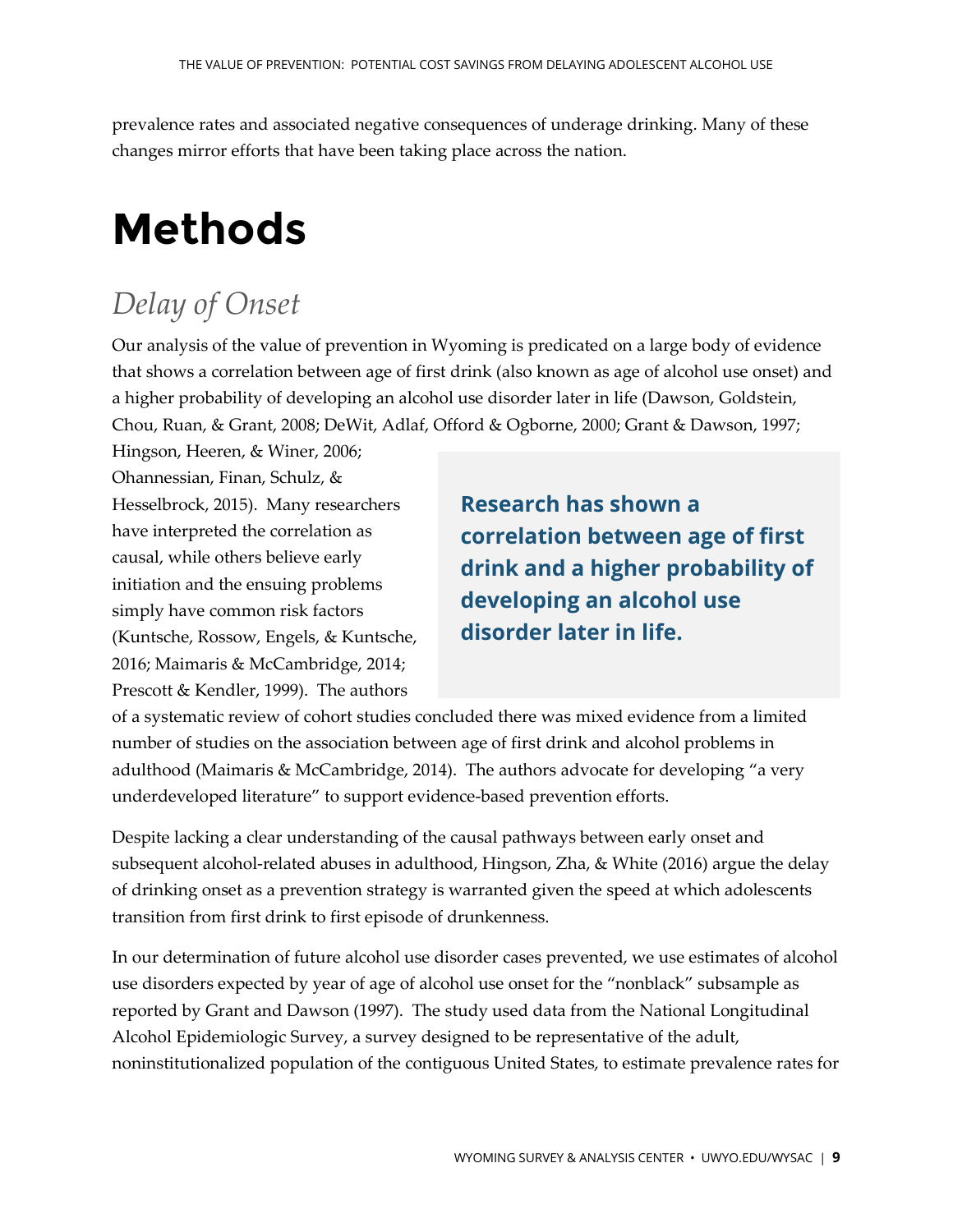lifetime alcohol dependence and abuse for each year of age of alcohol use initiation (Grant & Dawson, 1997).

## <span id="page-9-0"></span>*Alcohol Onset Measure*

Data on drinking initiation (alcohol use onset) are collected as part of the PNA, a survey designed to gather information for the planning and evaluation of substance abuse prevention programs, policies, and practices in Wyoming. The PNA is administered biennially as a census of all enrolled 6<sup>th</sup>, 8<sup>th</sup>, 10<sup>th</sup>, and 12<sup>th</sup> grade students in the state of Wyoming (Canen, Hime, & Chavez, 2014). Age of alcohol use initiation is measured by asking students the following: "How old were you when you first had more than a sip or two of beer, wine, or hard liquor?" We chose this measure because it reflects the measurement used by Grant and Dawson (1997) in their study examining the relationship between age at first use of alcohol and lifetime prevalence of alcohol abuse and dependence. Age of drinking onset is measured in Grant and Dawson's study by asking respondents "how old they were when they first started drinking, not counting small tastes or sips of alcohol" (page 105).

## <span id="page-9-1"></span>*Baseline Trend*

Given the data are observational, our assessment of the effect of prevention efforts on underage drinking in Wyoming relies on establishing a valid counterfactual (i.e., how many students would have initiated alcohol use as an adolescent had there been no prevention efforts in Wyoming or at the national level). In order to demonstrate and then estimate the unobservable counterfactual scenario of a baseline trend, we use data from the PNA and the Youth Risk Behavior Surveillance System (YRBSS) surveys.

The PNA was first conducted in Wyoming during the fall of the 2001-2002 school year (henceforth referred to as the 2001 PNA data). Evidence-based prevention strategies aimed at reducing underage drinking in Wyoming were initiated around that same time with the receipt of SIG funding. Hence, we can use 2001 PNA data as our baseline for initiation of alcohol use among adolescents in the absence of prevention. Our basis for using 2001 data as our reference condition is validated using data from the YRBSS, a survey designed to monitor various healthrisk behaviors including alcohol use. The YRBSS data set for Wyoming extends back to 1991. Using measures of past-month alcohol use and binge drinking, we estimate a trend line from 1991 to 2001 for these behaviors as shown by the dashed lines in [Figure 2.](#page-10-1) An analysis of the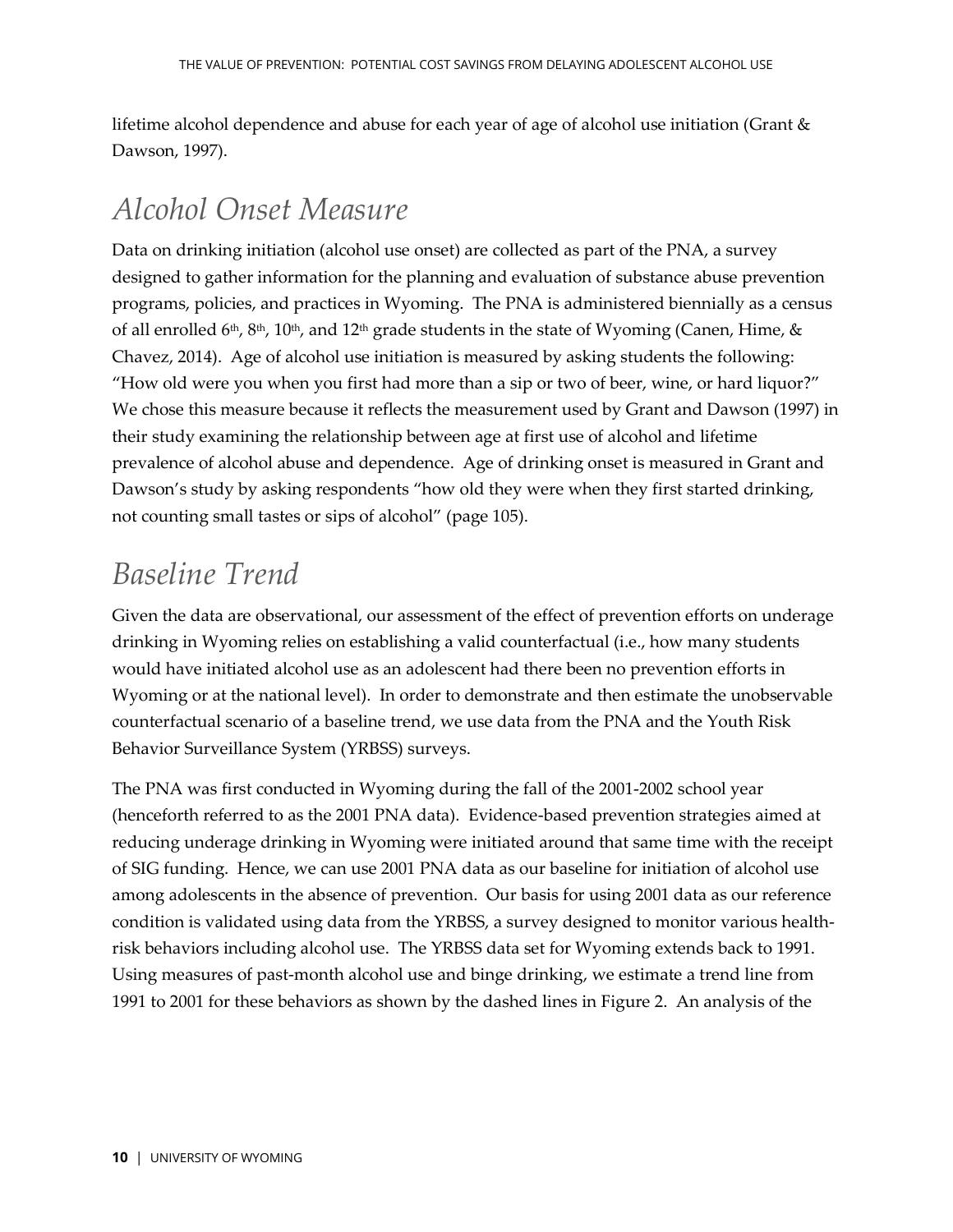slope of the trend line for either measure shows the slope is neither increasing nor decreasing (i.e., not statistically different from zero; see Appendix A for details). In using 2001 PNA data as the reference condition, we also assume there are no systematic differences between students in 2001 and 2014 that are associated with the age of alcohol use onset.

#### <span id="page-10-1"></span>**Figure 2. Predicted Trends in Alcohol Consumption in the Absence of Prevention are Flat**

*Counterfactual trends in past-30 day current use and binge drinking rates*



Source: Wyoming Youth Risk Behavior Surveillance System.

WYOMING SURVEY & ANALYSIS CENTER

## <span id="page-10-0"></span>*Data Analyses*

#### PERSPECTIVE OF THE ANALYSIS

Alcohol use disorders impose significant costs on society by producing a myriad of negative outcomes, including productivity losses, healthcare and specialty treatment costs, property damage due to alcohol-related crimes, motor vehicle accidents, and criminal justice costs

including policing, legal and adjudication, and corrections. The widespread burden of cost justifies our use of a societal perspective in conducting the analysis herein. Benefits reported in this study are derived using the human capital approach, which assumes an individual's expected future earnings reflect his or her potential

**Alcohol use disorders impose significant costs on society justifying the use of a societal perspective for this analysis.**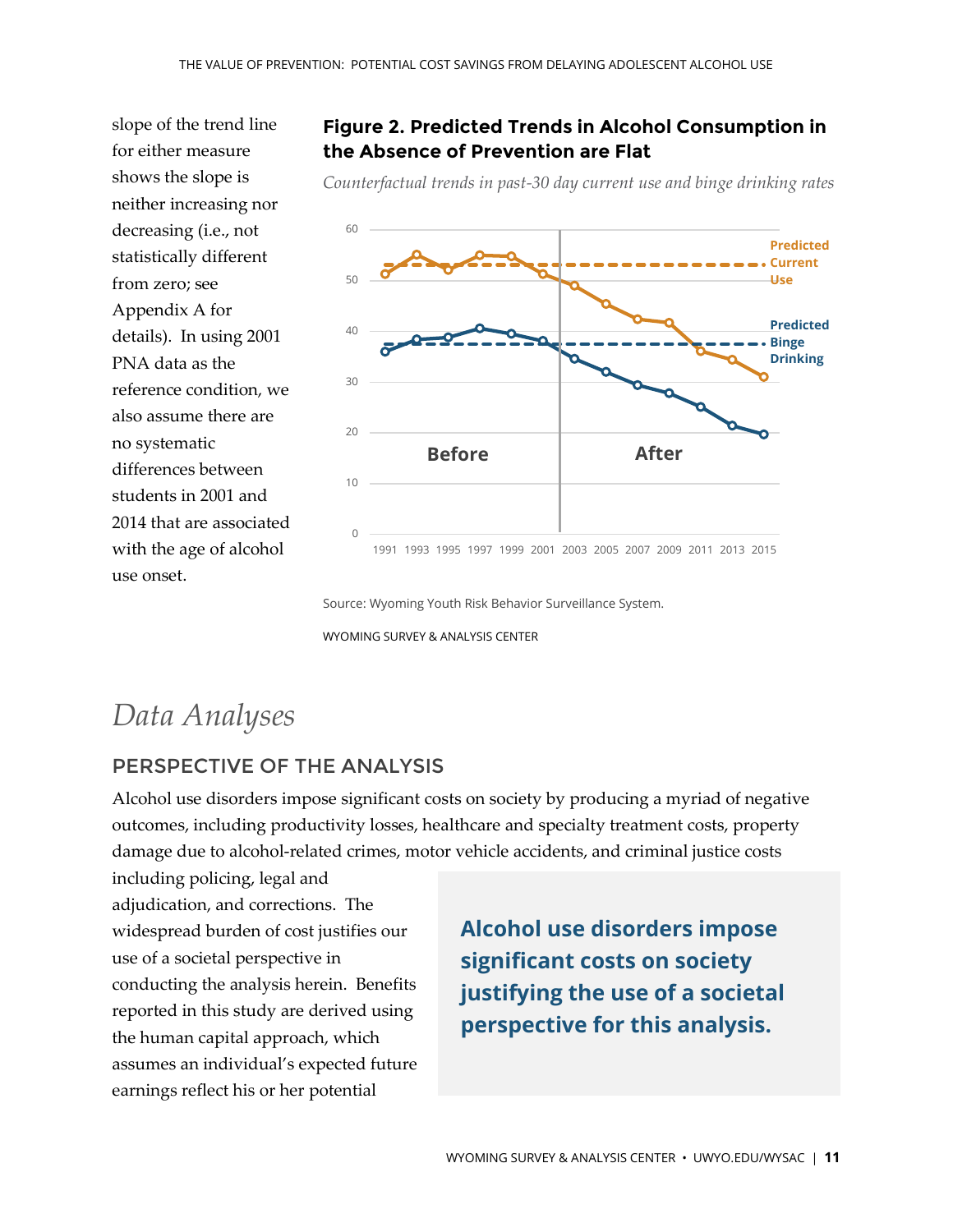contribution to the economy (Tarricone, 2006). The human capital approach is not all-inclusive, excluding the costs associated with pain and suffering and the value of leisure time. It may also undervalue the productivity of groups whose productivity value is not reflected in earnings (e.g., volunteers; Haddix, Corso, and Gorsky, 2003). Hence, the benefits we present in this report should be considered as a lower-bound estimate of the avoided economic costs associated with alcohol use disorders.

#### ESTIMATES OF ALCOHOL USE DISORDER CASES PREVENTED

We follow the methodology used by Spoth, Guyll, and Day (2001) to estimate the number of future alcohol use disorder cases prevented among 12<sup>th</sup> grade students in 2014. Data from the 2014 senior class represent a one-year cohort of individuals to which the change in the number of alcohol use disorder cases resulting from prevention is applied over the lifetime of an average adult. Estimating the benefits of prevention using a single one-year cohort simplifies the calculation because we know a student's drinking onset status in the months prior to or just after becoming an adult, the period of life we focus on in this analysis. In addition, a primary concern with self-reported data is the well-documented inconsistencies in reporting age of drinking initiation that occurs in longitudinal studies (Kuntsche, Rossow, Engels, & Kuntsche, 2015). By limiting our analysis to high school seniors we hope to reduce the potential for confounding introduced by "telescoping forward" recall, the tendency to report age of alcohol use initiation closer to one's current age (Kuntsche, Rossow, Engels, & Kuntsche, 2015, page 959).

We use 2001 and 2014 PNA data to obtain the number of  $12<sup>th</sup>$  grade students who initiated alcohol use at a particular age (i.e., 12 or younger, 13, 14, 15, 16, 17, and 18 or older). The 2001 PNA data serve as our reference condition (i.e., the trend in alcohol initiation in the absence of prevention), and the 2014 PNA data serve as the change in alcohol initiation as a result of prevention efforts in Wyoming communities and at the national level. For each age, the total number of alcohol use initiation is multiplied by the proportion of future alcohol use disorders expected as reported by Grant and Dawson (1997) to obtain the projected number of cases. The proportion of students who reported never using alcohol by their senior year (typically 17 to 18 years of age) are grouped into the alcohol onset age category of 18 and older. Further, the lifetime alcohol use disorder rate for the 18 and older age category is the average of Grant and Dawson's (1997) prevalence rates for the 18 to 25+ age groups. The total number of future alcohol use disorder cases expected for the 2001 and 2014 twelfth grade classes is the sum of expected cases at each age. Finally, the number of alcohol use disorder cases prevented in adolescence is the difference between the expected rate per 100 students in 2001, the counterfactual or reference condition, and the expected rate per 100 students in 2014.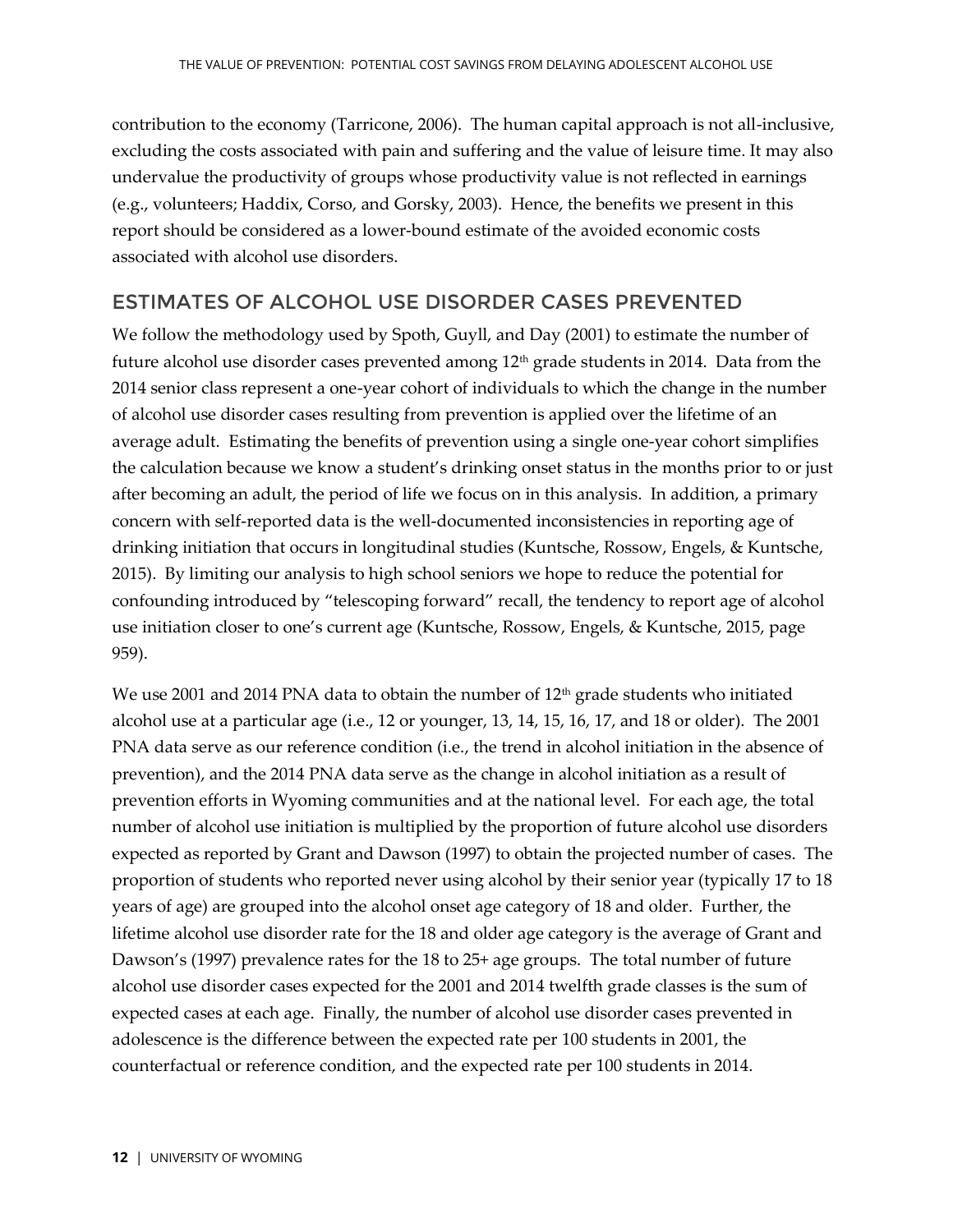#### ESTIMATES OF AVERAGE AVOIDED COSTS

Assessing the benefits realized by the prevention of an alcohol use disorder in adolescence requires the calculation of the present value of future benefits. These future benefits represent

the avoided costs that would have been incurred by an individual over the time period they engaged in disordered behavior. The societal cost of alcohol abuse and dependence to Wyoming in 2010 was approximately \$843 million, as estimated by WYSAC using a cost of illness (COI) framework (WYSAC, 2012). For the estimation of benefits from prevention, we assume the costs of

## **The societal cost of alcohol abuse and dependence to Wyoming in 2010 was approximately \$843 million.**

alcohol use disorders to Wyoming are produced by individuals who are currently disordered. We estimate the average cost per alcohol use disorder case using prevalence estimates from the 2009-2010 NSDUH estimates for alcohol dependence or abuse in the past year, the same year as the COI study (SAMHSA, 2011). We then use the average cost per alcohol use disorder in our estimation of the present value of benefits due to prevention.

Because a dollar is valued more highly today than a dollar in the future, we must discount the future benefits that accrue from prevention. For each year of age, we estimate the present value of the average benefit (i.e., avoided costs) realized by the prevention of an alcohol use disorder. The total present value of the entire benefit from preventing a single alcohol use disorder is the sum of benefits from the beginning of the disordered behavior until cessation of disordered behavior, discounted by three percent per year (a standard assumption in the field of economics). We assume the earliest an adult alcohol use disorder could commence is age 18 and could extend to 78.8 years of age, the average life expectancy of an adult (Arias, Heron, & Xu, 2016).

However, the counterfactual behavior at the time a disorder is prevented in adolescence is unobservable. That is to say, we do not know at what age the disordered behavior would have begun nor for how long the disordered behavior would have lasted. To account for this unobservable behavior, we apply a probability distribution of engaging in disordered alcohol use by age to the present value of the cumulative benefits by age. The sum of this product over the average adult life expectancy (i.e., from 18 to 78.8 years) is the present value of the total lifetime benefit realized by the prevention of a single alcohol use disorder. Our probability distribution is based on a model developed by the Washington State Institute for Public Policy (WSIPP) to estimate the expected current 12-month prevalence of an alcohol use disorder over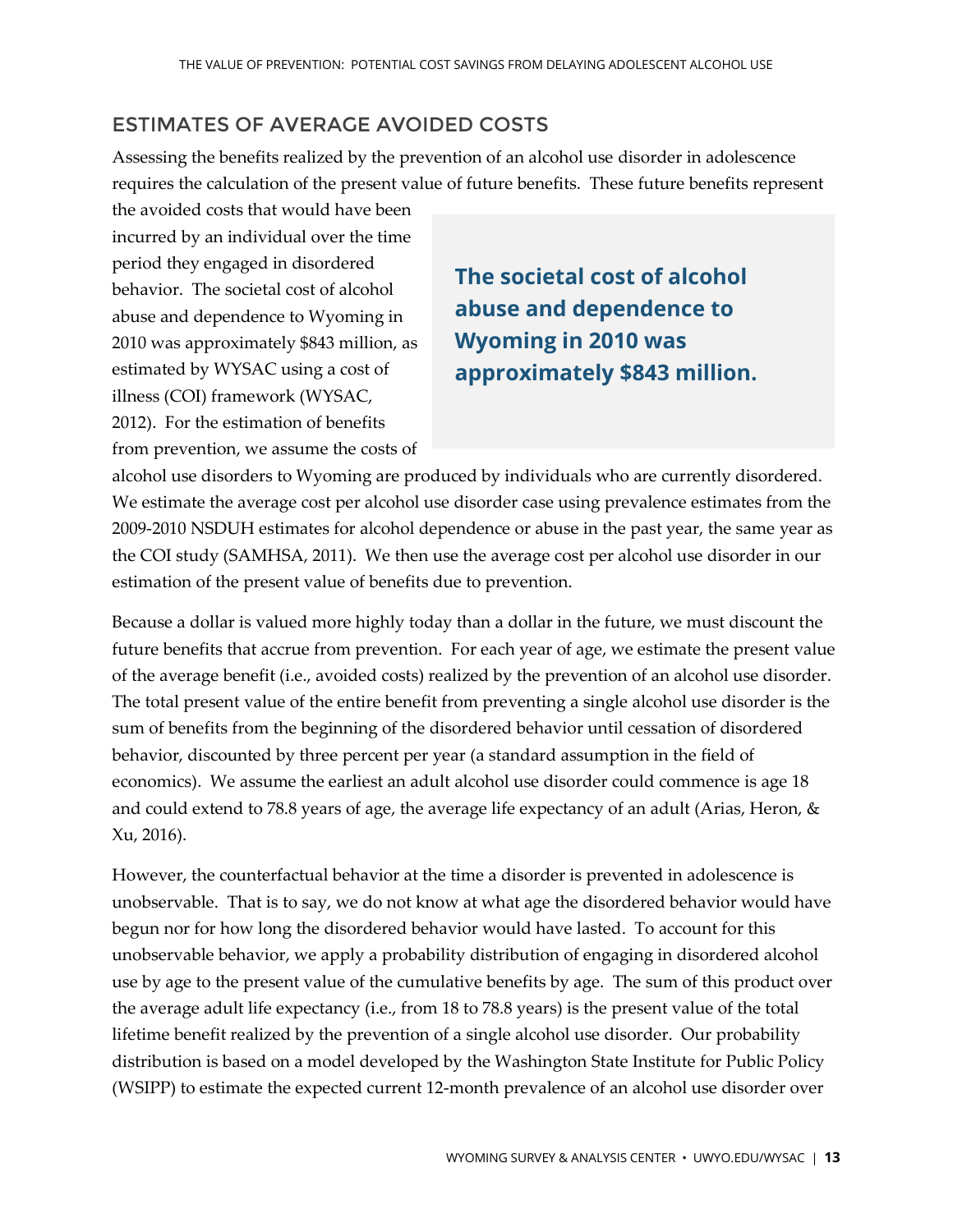the lifetime of a general population of one year olds (2016; see Appendix B for details). WSIPP's model accounts for lifetime prevalence, age of onset, persistence of the disordered behavior given onset, and probability of survival. We convert the expected current 12-month prevalence distribution into a probability distribution using 2014 population estimates by single year of age (U.S. Census Bureau, 2016).

#### SENSITIVITY ANALYSIS

The estimation of benefits from prevention involves a number of parameters, nearly all of which contain uncertainty. Parameter uncertainty arises from the nature of conducting studies including sample size, variance in the data, the existence of multiple studies, generalizability of study results to the real world, and other factors. We complete a deterministic sensitivity analysis, varying one parameter at time, to examine the robustness of our benefit estimates given parameter uncertainty. For instance, in reporting prevalence rates, SAMHSA provides 95 percent Bayesian confidence intervals. We use these reported confidence intervals to calculate lower and upper estimates of the average cost per disordered individual. We also adjust the discount rate to examine the effect the future value of money will have on the present value of benefits.

## <span id="page-13-0"></span>**Results**

## <span id="page-13-1"></span>*Projected Number of Alcohol Use Disorders*

[Table 1](#page-14-0) shows the distribution of alcohol use initiation by age for the 2001 and 2014 high school senior classes. Also reported in [Table 1](#page-14-0) is the projected life-time alcohol use disorder rate, which is equal to the projected number of disorder cases divided by the total number of  $12<sup>th</sup>$ grade students enrolled at the beginning of the academic year. The projected disorder rate for the 2001 class, (43.9), minus the projected disorder rate for the 2014 class, (37.6), equals the

### **389 cases of future alcohol use disorders prevented in 2014.**

number of alcohol use disorder cases prevented per 100 high school seniors, or 6.3. The total number of disorder cases prevented in 2014 equals the rate,  $(6.3)$ , times the total number of  $12<sup>th</sup>$ grade students enrolled, (6,176), yielding 389 cases.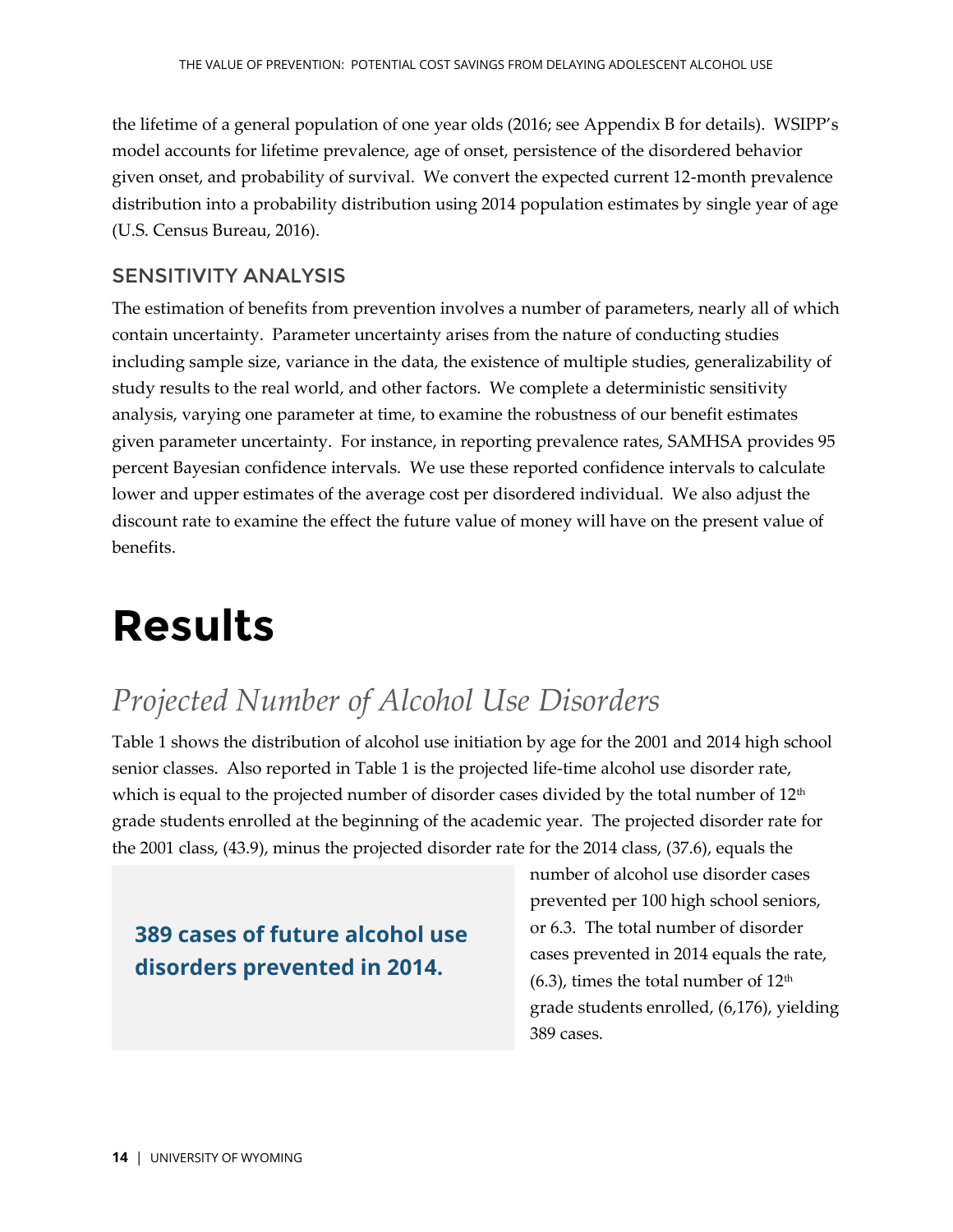|                                                                 |                                                 | 2001                                              |                                                     |                                                   | 2014  |                                                     |  |
|-----------------------------------------------------------------|-------------------------------------------------|---------------------------------------------------|-----------------------------------------------------|---------------------------------------------------|-------|-----------------------------------------------------|--|
| Age of alcohol use<br>initiation                                | Lifetime<br>alcohol use<br>disorder rate<br>(1) | <b>Number</b><br>initiating<br>alcohol use<br>(2) | Projected<br>number of<br>disorder cases<br>(1 x 2) | <b>Number</b><br>initiating<br>alcohol use<br>(3) |       | Projected<br>number of<br>disorder cases<br>(1 x 3) |  |
| 12 and younger                                                  | 49.4%                                           | 1776                                              | 877.2                                               | 910                                               |       | 449.4                                               |  |
| 13                                                              | 59.6                                            | 755                                               | 449.9                                               | 378                                               |       | 225.3                                               |  |
| 14                                                              | 55.5                                            | 842                                               | 467.5                                               | 594                                               |       | 329.7                                               |  |
| 15                                                              | 51.6                                            | 999                                               | 515.4                                               | 727                                               |       | 375.1                                               |  |
| 16                                                              | 41.7                                            | 801                                               | 334.2                                               | 843                                               |       | 351.5                                               |  |
| 17                                                              | 34.4                                            | 396                                               | 136.1                                               | 690                                               |       | 237.3                                               |  |
| 18 and older                                                    | $17.5^{\circ}$                                  | 1263                                              | 220.9                                               | 2034                                              |       | 356.0                                               |  |
| Total number of alcohol use disorder cases projected            |                                                 |                                                   | 3,001.2                                             |                                                   |       | 2,324.4                                             |  |
| Total number of 12 <sup>th</sup> grade students enrolled        |                                                 |                                                   | 6,832                                               |                                                   | 6,176 |                                                     |  |
| Projected lifetime alcohol use disorder rate b                  |                                                 |                                                   | 43.9%<br>(0.6)                                      |                                                   | 37.6% | (0.62)                                              |  |
| Number of alcohol use disorder cases prevented per 100 students |                                                 |                                                   |                                                     | 6.3                                               |       |                                                     |  |
| Total number of alcohol use disorder cases prevented in 2014    |                                                 |                                                   |                                                     |                                                   |       |                                                     |  |

#### <span id="page-14-0"></span>**Table 1: Projected Number of Alcohol Use Disorders Averted**

*a* The lifetime alcohol use disorder rate for 18 and older is the average of the rates for the 18 to 25+ age groups as reported by Grant and Dawson (1997).

*<sup>b</sup>* Values in parentheses represent the standard errors.

#### WYOMING SURVEY & ANALYSIS CENTER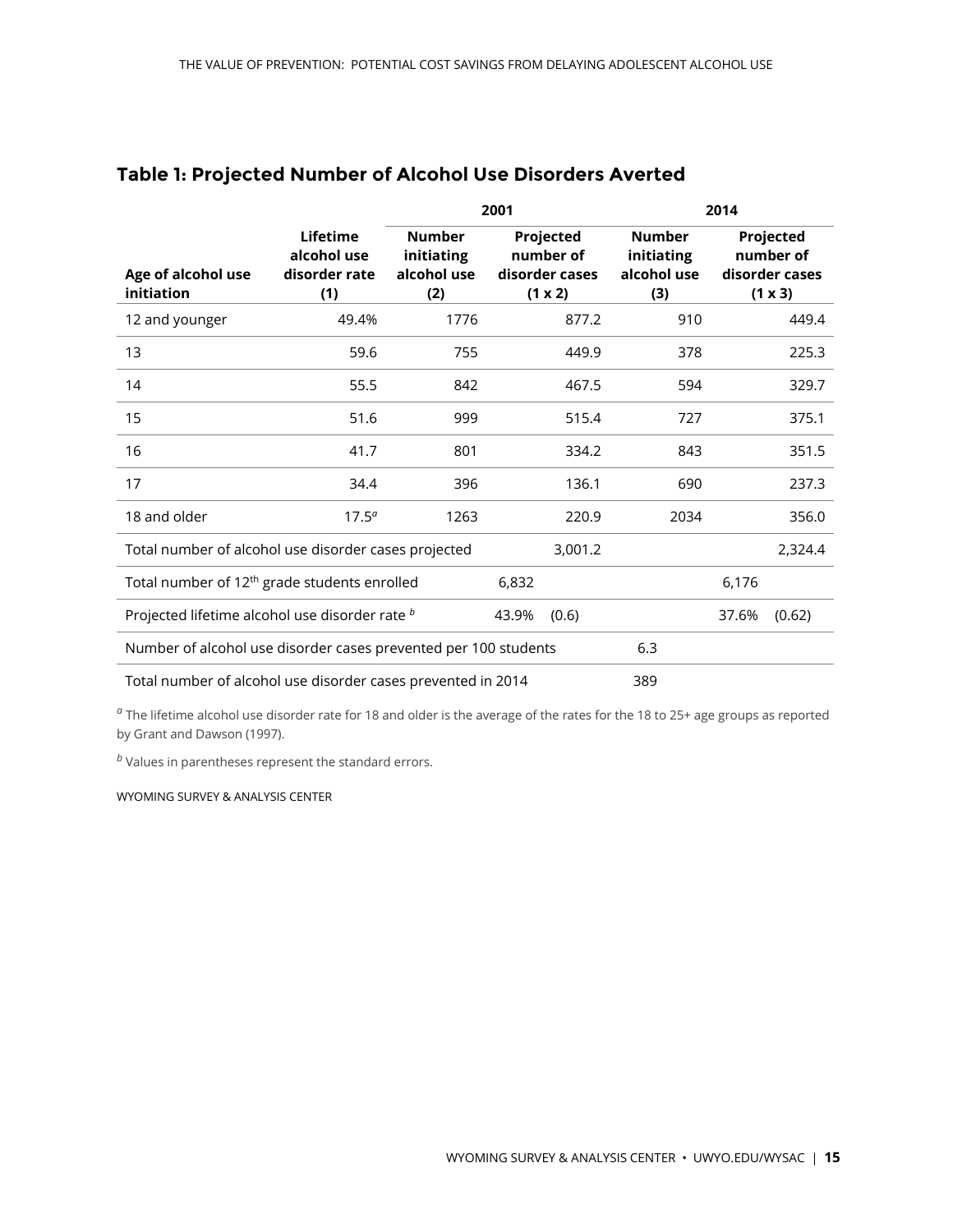## <span id="page-15-0"></span>*Average Cost per Disordered Case*

In 2010, alcohol use disorders cost Wyoming \$843,220,902 (WYSAC, 2012). We calculate the average cost per disordered individual to be \$22,835 using prevalence estimates for past year alcohol dependence or abuse from the 2009-2010 NSDUH (see [Table 2\)](#page-15-2).

|                                            | 2010<br>population<br>(1) | Prevalence<br>rate <sup>a</sup><br>(2) | Currently<br>disordered<br>individuals<br>(1 x 2) |
|--------------------------------------------|---------------------------|----------------------------------------|---------------------------------------------------|
| 12 to 17                                   | 43,392                    | 5.86%                                  | 2,543                                             |
| 18 to 25                                   | 64,873                    | 17.94                                  | 11,638                                            |
| 26 and older                               | 363,351                   | 6.26                                   | 22,746                                            |
| Total number of alcohol use disorder cases |                           | 36,927                                 |                                                   |
| Total cost of alcohol misuse, 2010         |                           | \$843,220,902                          |                                                   |
| Average cost per disordered individual     |                           | \$22,835                               |                                                   |

#### <span id="page-15-2"></span>**Table 2: Average Cost per Alcohol Use Disorder**

*<sup>a</sup>* Prevalence rate estimate for past year alcohol dependence or abuse from 2009-2010 NSDUH.

WYOMING SURVEY & ANALYSIS CENTER

## <span id="page-15-1"></span>*Benefit Estimate*

As described in the Methods section, our benefit estimate of preventing a single alcohol use disorder is based on probability distribution of engaging in disorder drinking derived from the expected 12-month prevalence of an alcohol use disorder across the lifetime of a cohort of one year olds. We then apply the probability of an alcohol use disorder to the distribution of benefits that accrue over the lifetime of an individual for whom an alcohol disorder is prevented, discounted to present value using a rate of 3 percent. Using this approach, the resulting estimate of the present value of total lifetime benefit realized by the prevention of a single alcohol use disorder is

\$313,698.50. Multiplying the number of future alcohol use disorder cases prevented (389 cases) by the estimate of benefits from preventing a single disorder (\$313,698.50) equals the potential economic benefit of delaying the onset of alcohol use for the 2014 senior high school class or \$122,015,701.

**The potential economic benefit of delaying the onset of alcohol use is \$122 million for the 2014 senior high school class.**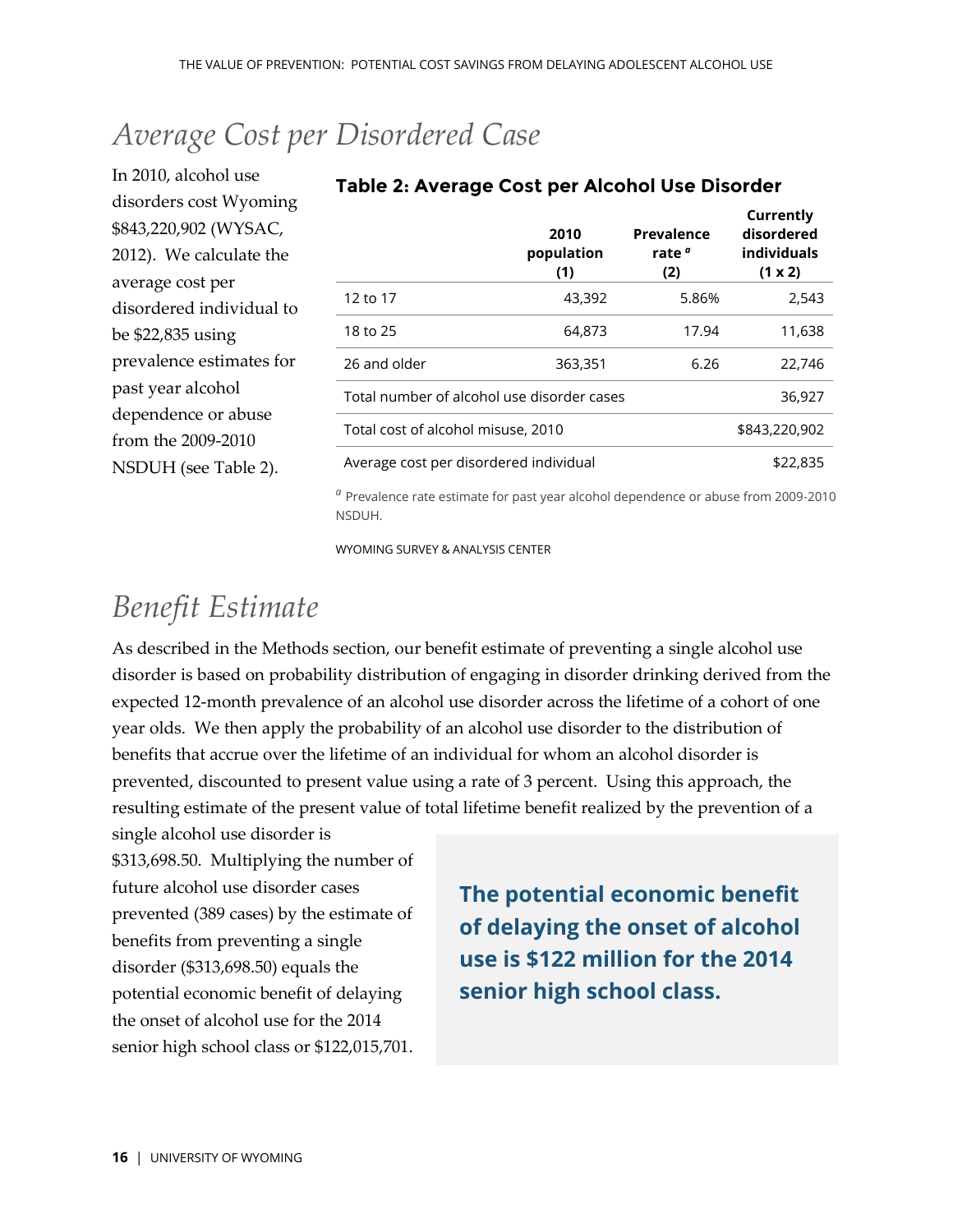## <span id="page-16-0"></span>*Sensitivity Analysis*

We examine the effect of uncertainty in the prevalence estimates of past year alcohol dependence or abuse as reported by SAMHSA for the state of Wyoming. This uncertainty in the number of individuals with past year alcohol dependence or abuse changes the estimate for the average cost per disordered individual. As shown in [Table 3,](#page-16-1) the lower bound estimate of prevalence rates results in a fewer individuals with an alcohol use disorder which increases the average cost per disordered individual and vice-versa for the upper bound estimates of prevalence rates.

|                                            |                           | Prevalence rates <sup>a</sup> |                              | <b>Currently disordered</b><br><b>individuals</b> |                                         |
|--------------------------------------------|---------------------------|-------------------------------|------------------------------|---------------------------------------------------|-----------------------------------------|
|                                            | 2010<br>population<br>(1) | Lower<br>bound<br>(2)         | <b>Upper</b><br>bound<br>(3) | Lower<br>bound<br>(1 x 2)                         | <b>Upper</b><br>bound<br>$(1 \times 3)$ |
| 12 to 17                                   | 43,392                    | 4.54%                         | 7.53%                        | 1.970                                             | 3,267                                   |
| 18 to 25                                   | 64,873                    | 15.41                         | 20.78                        | 9,997                                             | 13,481                                  |
| 26 and older                               | 363,351                   | 4.95                          | 7.90                         | 17,986                                            | 28,705                                  |
| Total number of alcohol use disorder cases |                           |                               |                              | 29,953                                            | 45,453                                  |
| Total cost of alcohol misuse, 2010         |                           |                               |                              | \$843,220,902                                     |                                         |
| Average cost per disordered individual     |                           |                               |                              | \$28,152                                          | \$18,552                                |

#### <span id="page-16-1"></span>**Table 3: Lower and Upper Bound Estimates of the Average Cost per Alcohol Use Disorder**

<sup>a</sup> Prevalence rate estimates are the 95% confidence intervals for past year alcohol dependence or abuse from 2009-2010 NSDUH.

WYOMING SURVEY & ANALYSIS CENTER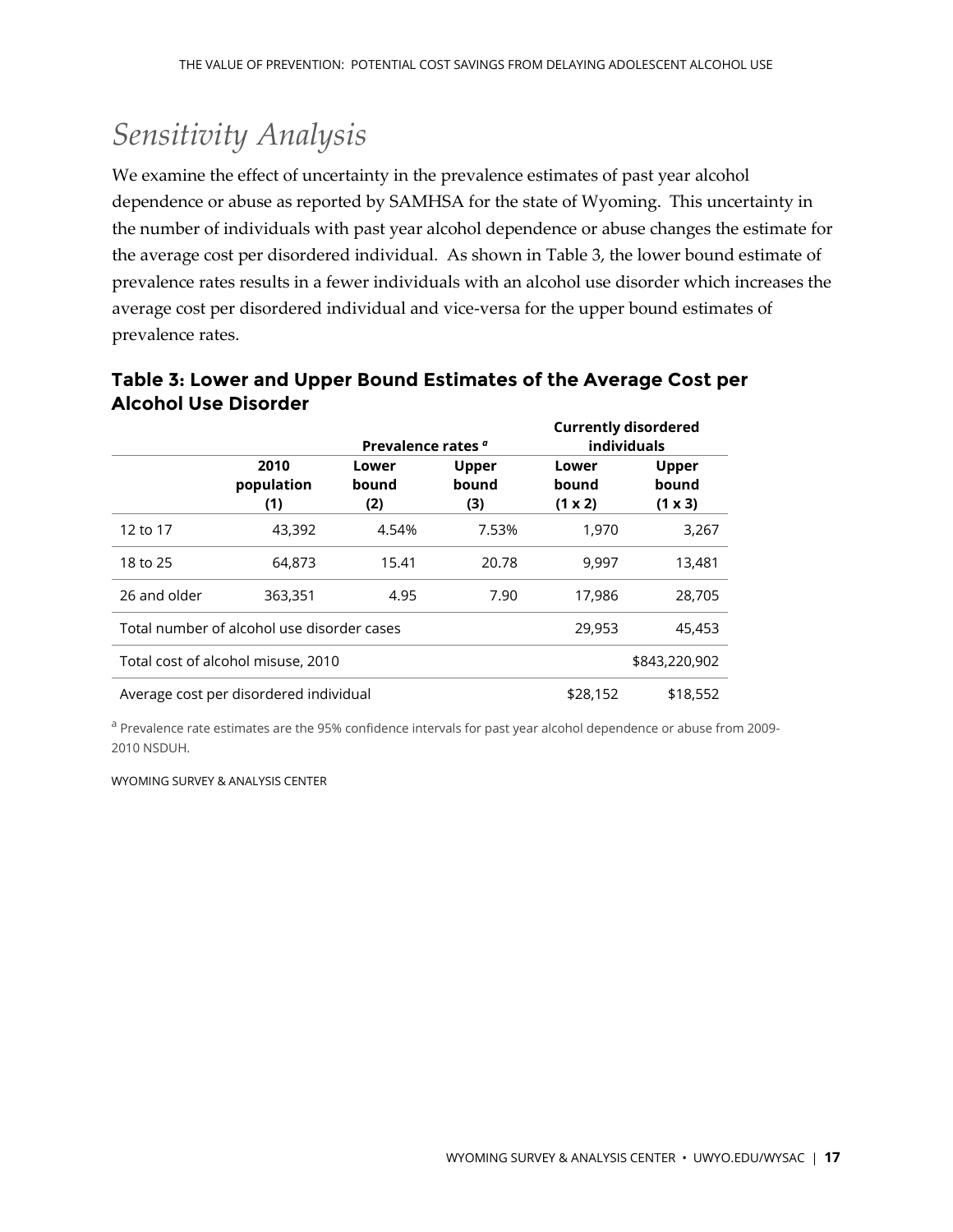[Table 4](#page-17-1) summarizes the results of accounting for parameter uncertainty in the prevalence rate estimates and the effect of adjusting the discount rate in calculating the present value of future benefits. The sensitivity analysis shows the benefits of preventing a single case of an alcohol use disorder are sizeable after varying two key variables.

#### <span id="page-17-1"></span>**Table 4: Results of Sensitivity Analysis are Robust**

|                                  | <b>Present value</b><br>of preventing<br>a single<br>alcohol use<br>disorder |  |  |  |
|----------------------------------|------------------------------------------------------------------------------|--|--|--|
| Base case value                  | \$313,698                                                                    |  |  |  |
| Prevalence rates                 |                                                                              |  |  |  |
| Lower 95%<br>confidence interval | \$386,737                                                                    |  |  |  |
| Upper 95%<br>confidence interval | \$254,855                                                                    |  |  |  |
| Discount rate                    |                                                                              |  |  |  |
| 2.5% per year                    | \$367,835                                                                    |  |  |  |
| 5% per year                      | \$176,268                                                                    |  |  |  |

WYOMING SURVEY & ANALYSIS CENTER

## <span id="page-17-0"></span>*Limitations of the Study*

The estimate from the Wyoming COI study on the total cost of alcohol use disorders did not account for the possibility that drinking by adolescents may lead to diminished academic performance and early termination of schooling (Hingson & Kenkel, 2004). Poor academic performance as well as reduced educational attainment is known to affect future wages. Alcohol use among minors has also been associated with a higher incidence of unprotected sex, resulting in higher rates of AIDS, other sexually transmitted diseases, and unplanned pregnancy (Hingson & Kenkel, 2004). The costs associated with these negative outcomes were not included in the Wyoming COI study.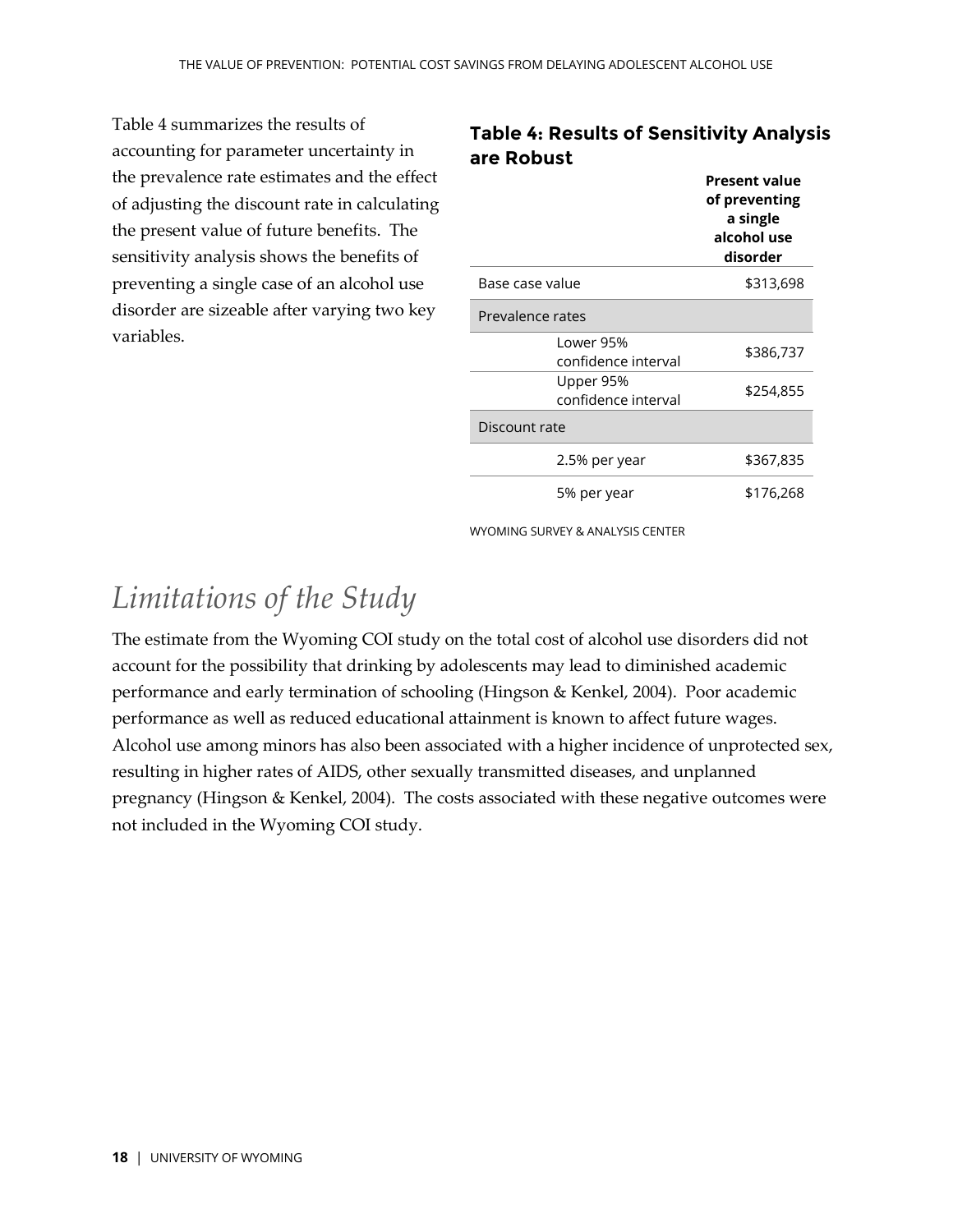# <span id="page-18-0"></span>**References**

American Prosecutors Research Institute. 2003. *Alcohol Toxicology for Prosecutors: Targeting Hardcore Impaired Drivers*. Alexandria, VA

Arias, E., Heron, M., & Xu, J. (2016). United States Life Tables, 2012. National vital statistics reports: from the Centers for Disease Control and Prevention, National Center for Health Statistics, National Vital Statistics System, 65(8), 1.

Canen, E. L., Hime, S. J., & Chavez, B. L. (2014). The 2014 Wyoming Prevention Needs Assessment: State of Wyoming Profile Report (WYSAC Technical Report No. CHES-1444). Laramie, WY: University of Wyoming – Wyoming Survey & Analysis Center.

Chen, C. M., Yi, J. Y., & Faden, V. B. (2015). Surveillance Report #101: Trends in Underage Drinking in the United States, 1991-2013. (National Institute on Alcohol Abuse and Alcoholism, Division of Epidemiology and Prevention Research, Alcohol Epidemiologic Data System). Rockville, MD.

Dawson, D. A., Goldstein, R. B., Chou, S. P., Ruan, W. J., & Grant, B. F. (2008). Age at first drink and the first incidence of adult-onset DSM-IV alcohol use disorders. Alcoholism: Clinical and Experimental Research, 32(12), 2149-2160. doi:10.1111/j.1530-0277.2008.00806.x

DeWit, D. J., Adlaf, E. M., Offord, D. R., & Ogborne, A. C. (2000). Age at first alcohol use: A risk factor for the development of alcohol disorders. American Journal of Psychiatry, 157: 745-750.

Grant, B. F. & Dawson, D. A. (1997). Age at onset of alcohol use and it association with DSM-IV alcohol abuse and dependence: Results from the national longitudinal alcohol epidemiologic survey. Journal of Substance Abuse, 9: 103-110.

Haddix, A. C., Teutsch, S. M., & Corso, P. S. (2003). Prevention effectiveness: a guide to decision analysis and economic evaluation. Oxford University Press.

Harwood, H., Foundation, D., & Livermore, G. (1988). The economic costs of alcohol and drug abuse in the United States 1992 (NIH Publication Number 98-4327). Prepared for the National Institute on Drug Abuse (NIDA) and National Institute on Alcohol Abuse and Alcoholism (NIAAA). Washington DC: U.S. Government Printing Office. Retrieved January 31, 2017 from https://archives.drugabuse.gov/EconomicCosts/Index.html

Hasin, D. S., Stinson, F. S., Ogburn, E., & Grant, B. F. (2007). Prevalence, correlates, disability, and comorbidity of DSM-IV alcohol abuse and dependence in the United States. Archives of General Psychiatry, 64(7): 830-842.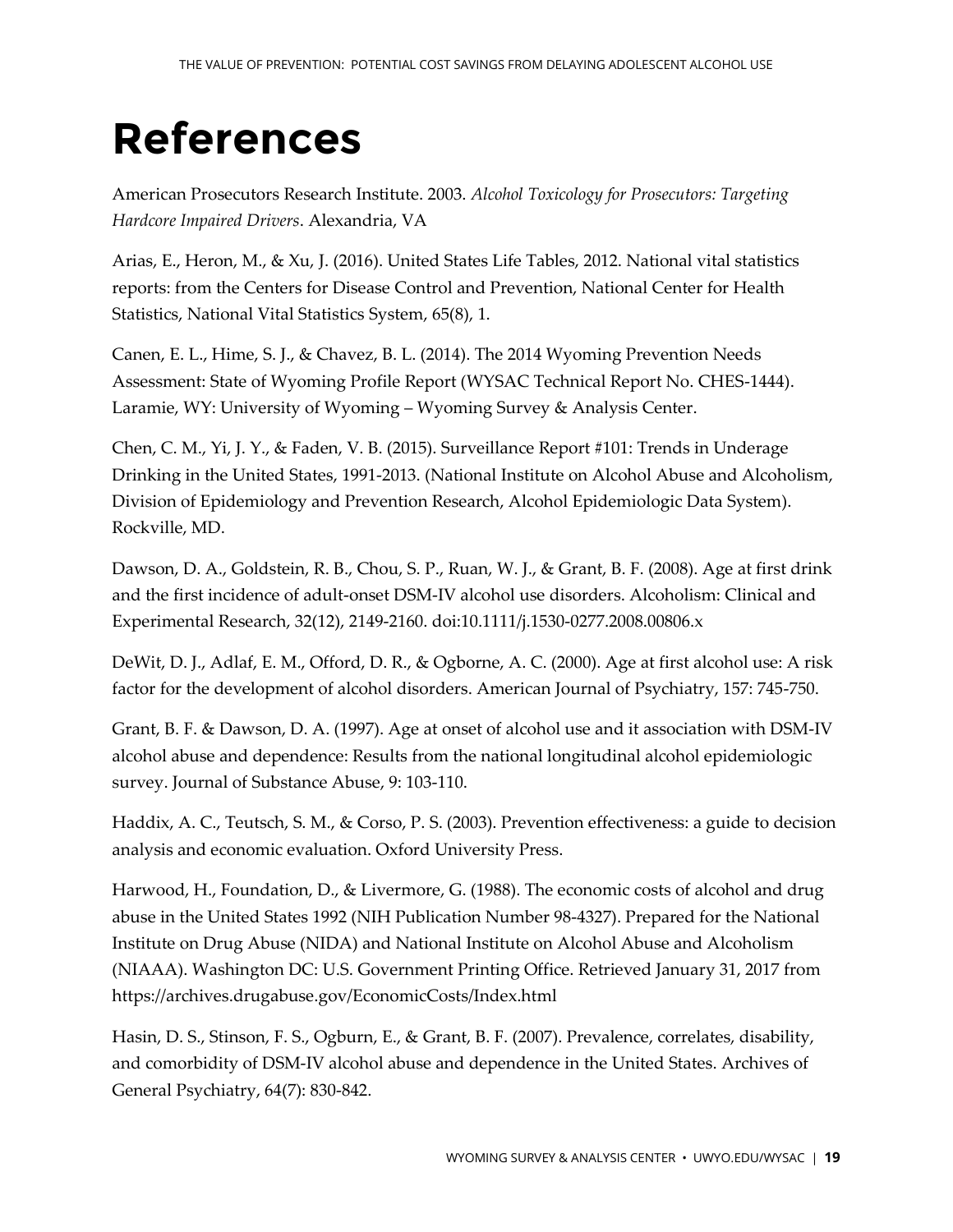Haughwout, S. P., LaVallee, R. A., & Castle, I. P. (2016). Surveillance Report #104: Apparent Per Capita Alcohol Consumption: National, State, and Regional Trends, 1977-2014. (National Institute on Alcohol Abuse and Alcoholism, Division of Epidemiology and Prevention Research, Alcohol Epidemiologic Data System). Rockville, MD.

Hingson, R. W., Heeren, T., & Winer, M. R. (2006). Age at drinking onset and alcohol dependence. Archives of Pediatrics and Adolescent Medicine, 160(7), 739-746.

Hingson, R., & Kenkel, D. (2004). Social, health, and economic consequences of underage drinking. In R. J. Bonnie and M. E. O'Connell (Eds.), Reducing underage drinking: A collective responsibility (pp. 351-382). Washington, D.C.: The National Academies Press.

Hingson, R. W., & White, A. (2014). New research findings since the 2007 Surgeon General's Call to Action to Prevent and Reduce Underage Drinking: A review. *Journal of Studies on Alcohol and Drugs*, 75(1), 158-169.

Hingson, R., Zha, W. & White, A. (2016). The usefulness of 'age at first drink' as a concept in alcohol research and prevention. *Addiction*, 111: 968-970. doi:10.1111/add.13218

Kuntsche, E., Rossow, I., Engels, R., & Kuntsche, S. (2016). Is 'age at first drink' a useful concept in alcohol research and prevention? We doubt that. *Addiction*, 111: 957-965. doi:10.1111/add.12980

Lisdahl, K. M., Gilbart, E. R., Wright, N. e., & Shollenbarger, S. (2013). Dare to delay? The impacts of adolescent alcohol and marijuana use onset on cognition, brain structure, and function. *Frontiers in Psychiatry*, *4*(53), 1-19. doi: 10.3389/fpsyt.2013.00053

Maimaris, W. & McCambridge, J. (2014). Age of first drinking and adult alcohol problems: systematic review of prospective cohort studies. *Journal of Epidemiology and Community Health*, *68*(3), 268-274.

Makela, P. (1998). Alcohol-related mortality by age and sex and its impact on life expectancy: Estimates based on the Finnish death register. *The European Journal of Public Health*, *8*(1), 43-51.

Ohannessian, C. M., Finan, L. J., Schulz, J., & Hesselbrock, V. (2015). A long-term longitudinal examination of the effect of early onset of alcohol and drug use on later alcohol abuse. *Substance Abuse*, *36*(4), 440-444. doi:10.1080/08897077.2014.989353

Prescott, C. A., & Kendler, K. S., (1999). Age at first drink and risk for alcoholism: a noncausal association. *Alcoholism: Clinical and Experimental Rsearch*, *23*, 101-107. doi 10.1111/j.1530- 0277.1999.tb04029.x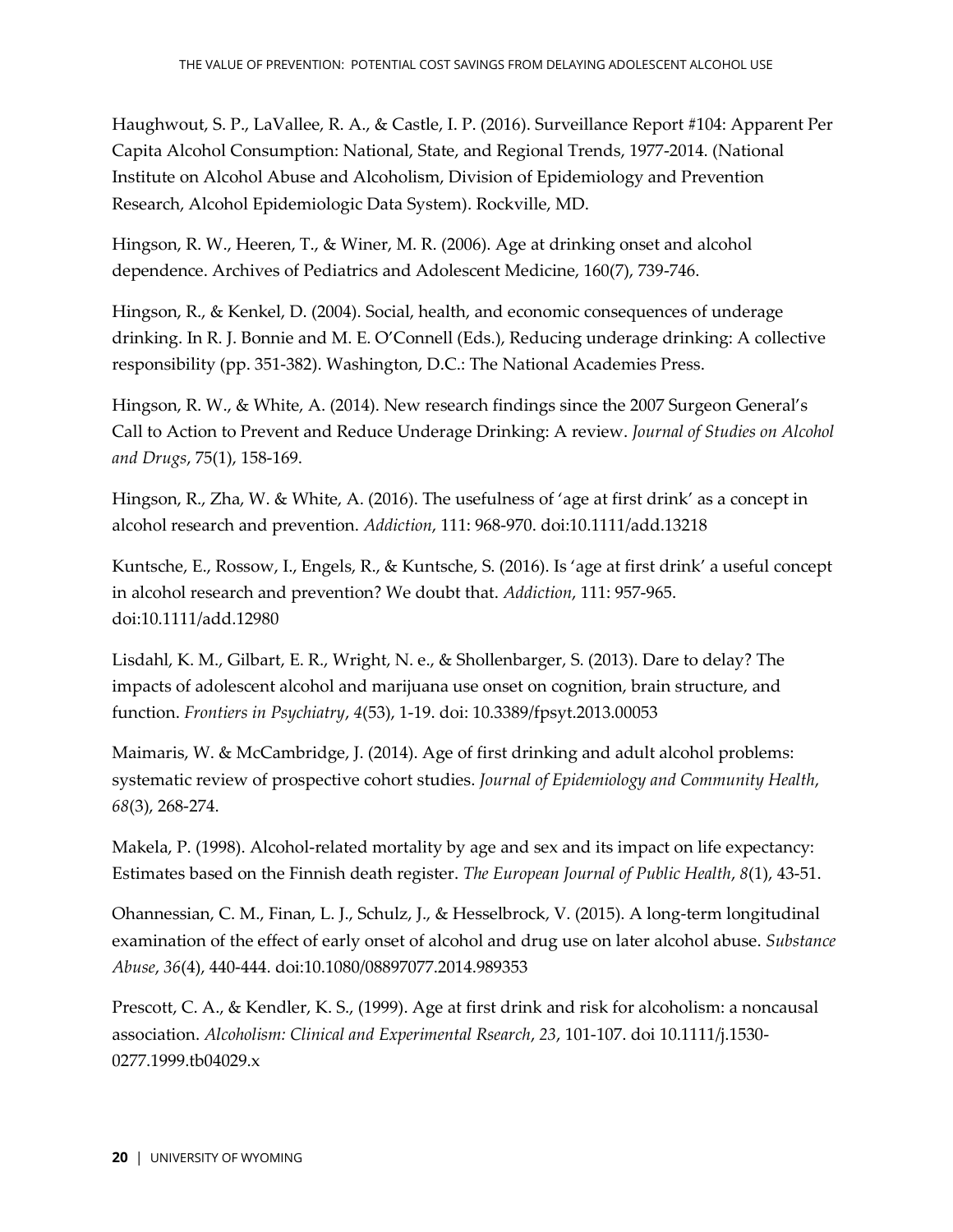Rossow, I. & Kuntsche, E. (2013). Early onset of drinking and risk of heavy drinking in young adulthood-A 13-year prospective study. *Alcoholism: Clinical and Experimental Research*, 37(S1), E297-E304. doi:10.1111/j.1530-0277.2012.01924.x

Schori, M. (2011). Valuation of drug abuse: A review of current methodologies and implications for policy making. *Research on Social Work Practice*, 21(4): 421-431. doi:10.1177/1049731510386627

Spoth, R. L., Guyll, M., & Day, S. X. (2001). Universal family-focused interventions in alcoholuse disorder prevention: Cost-effectiveness and cost-benefit analyses of two interventions. *Journal of Studies on Alcohol, 63*(2), 219-228.

Substance Abuse and Mental Health Services Administration. (2006*). Results from the 2005 National Survey on Drug Use and Health: National Findings* (Office of Applied Studies, National Survey on Drug Use and Health Series H-30, DHHS Publication No. SMA 06-4194). Rockville, MD.

Substance Abuse and Mental Health Services Administration [SAMHSA]. (2011). *State Estimates of Substance Use and Mental Disorders from the 2009-2010 National Surveys on Drug Use and Health* (Center for Behavioral Health Statistics and Quality, National Survey on Drug Use and Health Series H-43, HHS Publication No. (SMA) 12-4703. Rockville, MD.

Substance Abuse and Mental Health Services Administration [SAMHSA]. (2014). *Results from the 2013 National Survey on Drug Use and Health: Summary of National Findings* (Office of Applied Studies, National Survey on Drug Use and Health Series H-48, HHS Publication No. (SMA) 14- 4863). Rockville, MD.

Substance Abuse and Mental Health Services Administration [SAMHSA]. (n.d.). *2013-2014 National Survey on Drug Use and Health: Model-Based Prevalence Estimates (50 States and the District of Columbia)* (Center for Behavioral Health Statistics and Quality, National Survey on Drug Use and Health, 2013 and 2014. Retrieved from: https://www.samhsa.gov/samhsa-data-outcomesquality/major-data-collections/state-reports-NSDUH

Tarricone, R. (2006). Cost-of-illness analysis. What room in health economics? *Health Policy*, 77(1), 51-63. doi:10.1016/j.healthpol.2005.07.016

Udo, T., Vasquez, E., & Shaw, B. A. (2015). A lifetime history of alcohol use disorder increases risk for chronic medical conditions after stable remission. Drug and Alcohol Dependence, 157, 68-74.

U.S. Census Bureau. (2016). Annual Estimates of the Resident Population for Selected Age Groups by Sex for the United States, States, Counties and Puerto Rico Commonwealth and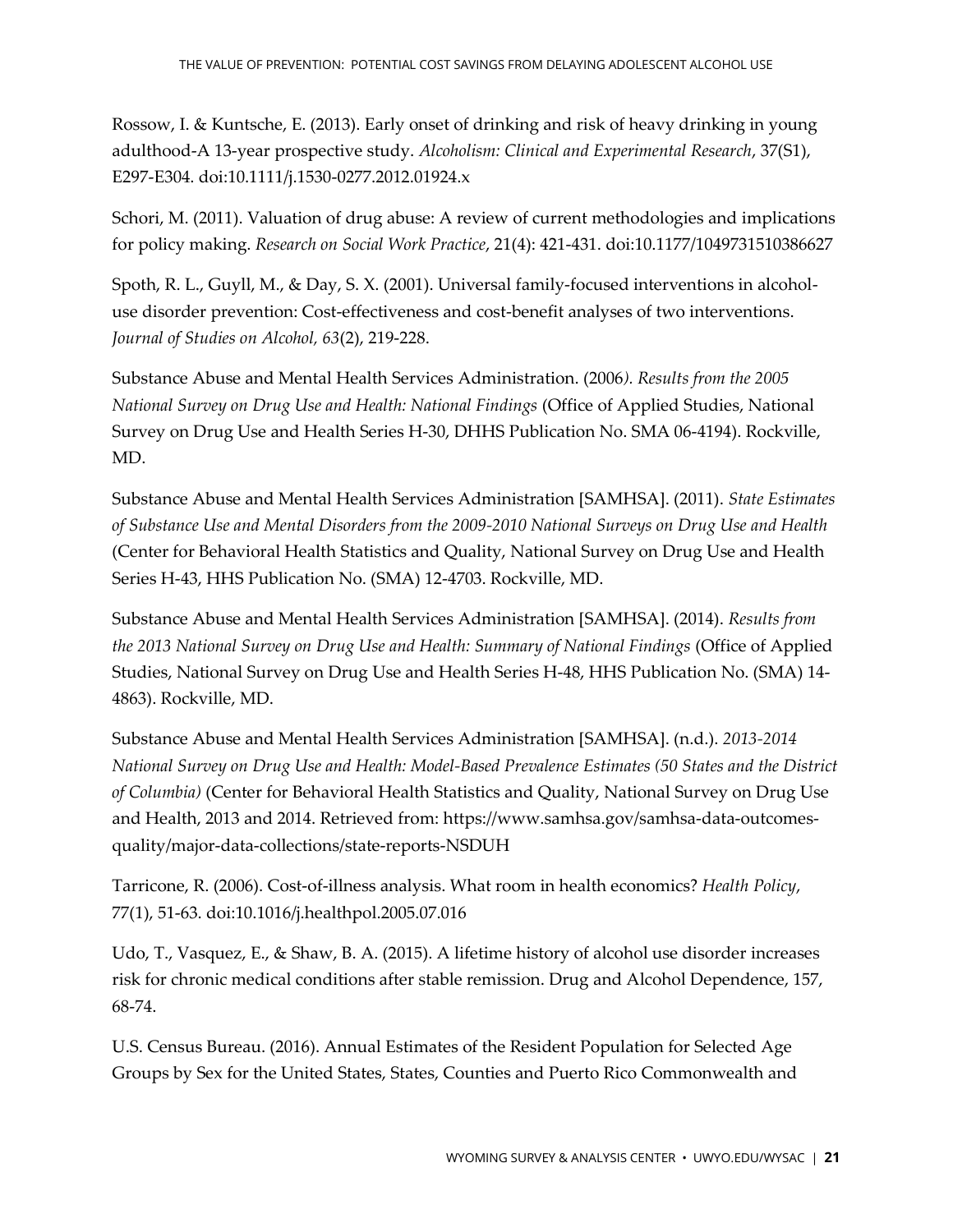Municipios: April 1, 2010 to July 1, 2015 (Population Division). Retrieved from: https://factfinder.census.gov/faces/tableservices/jsf/pages/productview.xhtml?src=bkmk

U.S. Department of Health and Human Services. (2007). *The Surgeon General's call to action to prevent and reduce underage drinking*. Rockville, MD: Office of the Surgeon General. Retrieved from https://www.surgeongeneral.gov/library/calls/index.html

Washington State Institute for Public Policy. (2016). *Benefit-Cost Technical Documentation*. Olympia, WA: Author.

WYSAC (2016). *Wyoming State Epidemiological Outcomes Workgroup: 2015 State Epidemiological Profile*, by E. L. Canen, & R. A. Wambeam. (WYSAC Technical Report No. CHES-1529). Laramie, WY: Wyoming Survey & Analysis Center, University of Wyoming.

WYSAC (2012). *Cost of Substance Abuse in Wyoming 2010*, by N. M. Nelson, M. Kato, & H. Costello. (WYSAC Technical Report No. DER-1250). Laramie, WY: Wyoming Survey & Analysis Center, University of Wyoming.

*Youth Risk Behavior Surveillance System* [YRBSS]: 2015 [Data File]. Laramie, WY: Wyoming Survey & Analysis Center, University of Wyoming.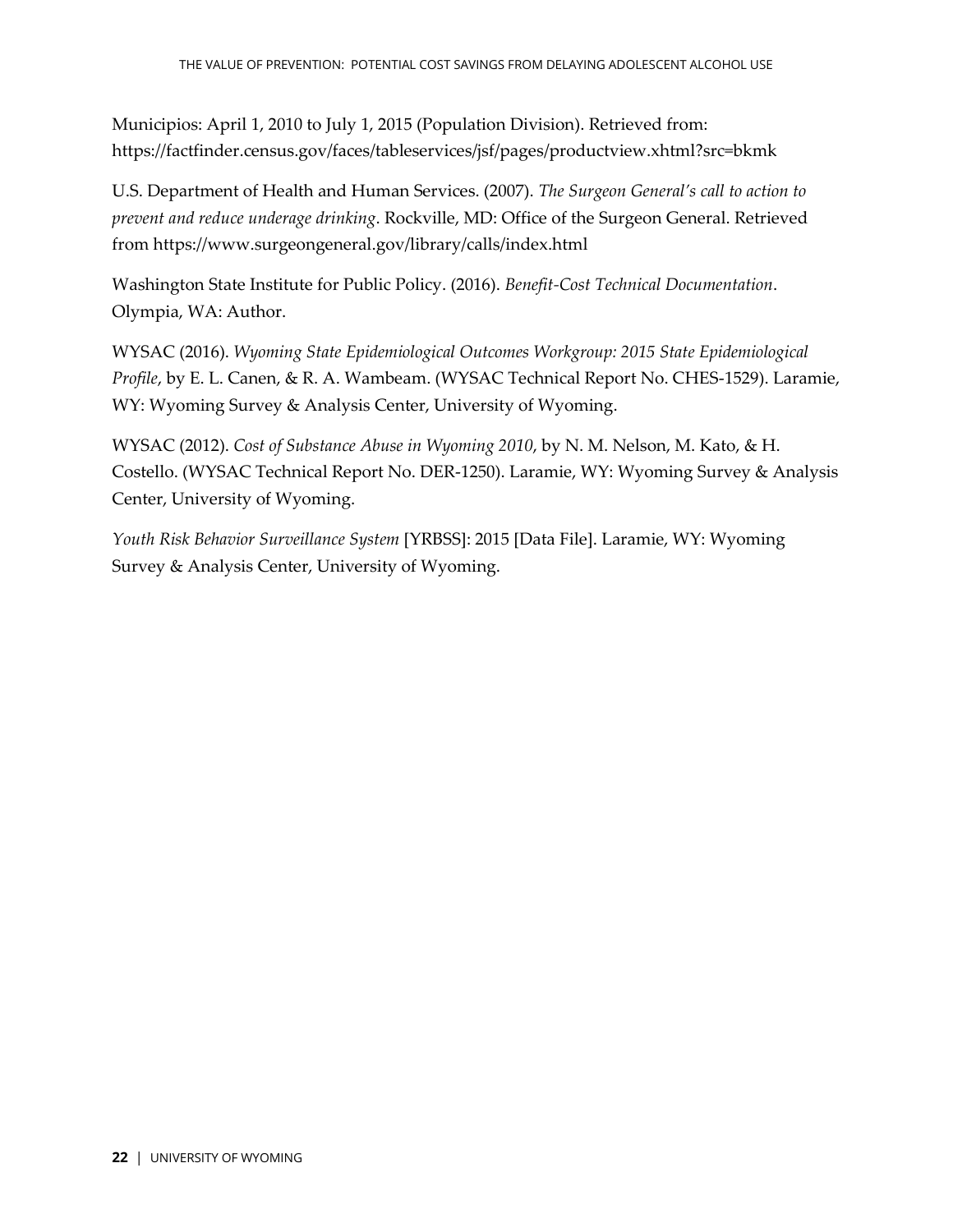# <span id="page-22-0"></span>**Appendix A – Baseline Trend Analysis**

Data on alcohol use initiation among  $12<sup>th</sup>$  grade students were first collected in 2001 as part of the Prevention Needs Assessment (PNA). Prevention efforts focused on underage drinking in Wyoming began with receipt of the State Incentive Grant (SIG), discretionary funding from SAMHSA, in 2001. Hence, we use data from two related measures of alcohol use – past-month alcohol use and binge drinking – for which we have data from 1991 to 2014 to establish the baseline trend in alcohol use initiation among  $12<sup>th</sup>$  grade students in the absence of prevention (the counterfactual).

We use a simple linear model to estimate the trend in past-month alcohol use and binge drinking from 1991 to 2014 among 12<sup>th</sup> grade students.

Where,

 $Alcohol = \beta_0 + \beta_1 Year + \beta_2 Tx + \beta_3 YrTx$ 

where

*Alcohol* is the percentage of 12<sup>th</sup> graders who reported past-month alcohol use or binge drinking.

*Year* is the year in which the data on the 12<sup>th</sup> grade class was collected, normalized to 1991.

*Tx* is a dummy variable representing prevention efforts to curb underage drinking in Wyoming, which takes the value of one if the year is 2002 or later, zero otherwise.

*Yrtx* is an interaction term between year of data collection and efforts at prevention.

The counterfactual trend is represented by the slope of the line previous to prevention efforts (i.e., Tx is equal to zero). Thus, the trend in alcohol use initiation in the absence of prevention is the estimated coefficient for *Year* or β1. Results of the analysis are presented below in [Table A-5.](#page-23-0) In both models, the estimated coefficient for *Year* is not significant indicating the slope is zero for the counterfactual trend.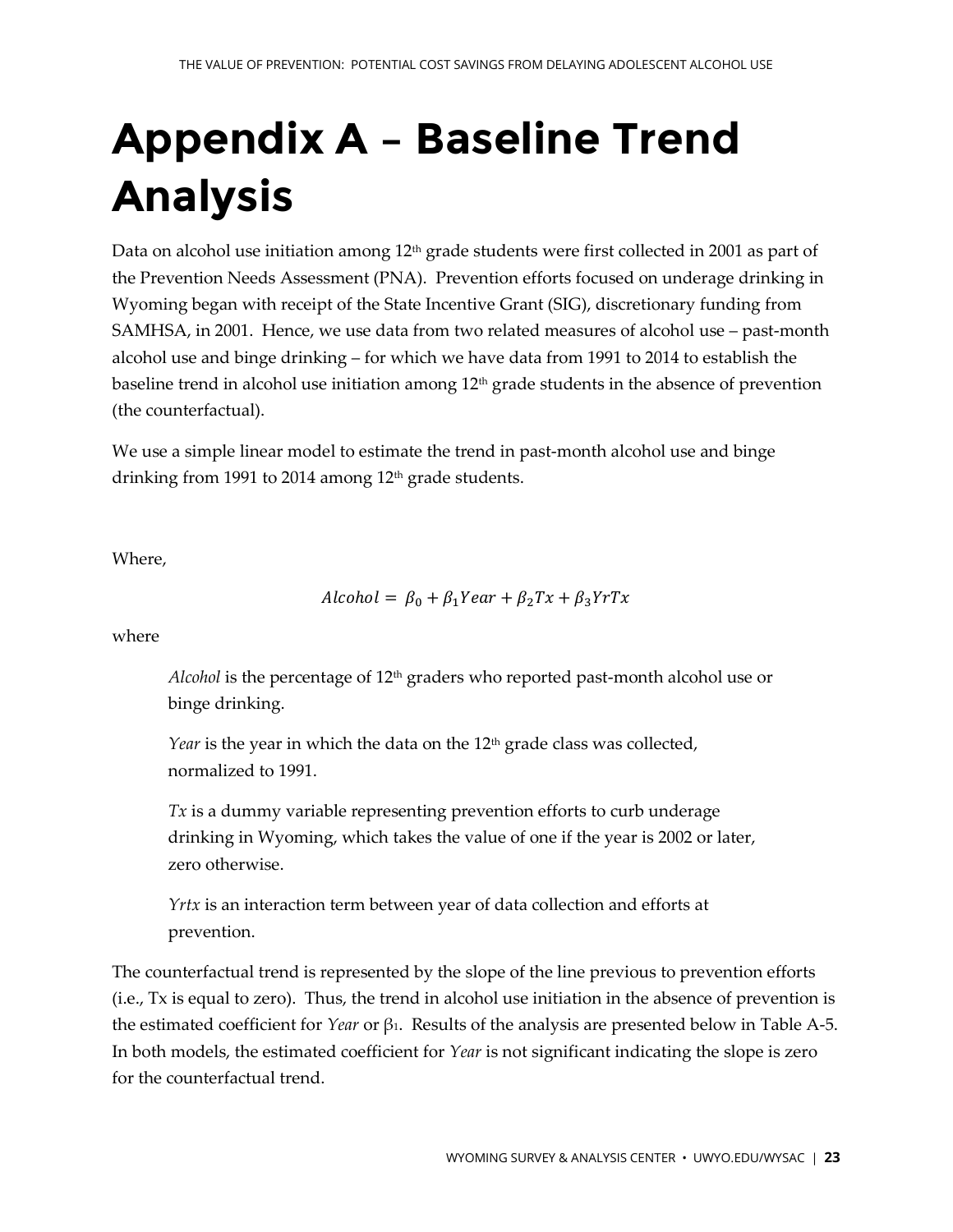|          |             | Past-month alcohol use |             | Past-month binge drinking |  |
|----------|-------------|------------------------|-------------|---------------------------|--|
|          | coefficient | p-value                | coefficient | p-value                   |  |
| Year     | 0.03        | 0.88                   | 0.22        | 0.11                      |  |
| Tx       | 13.33       | < 0.001                | 12.25       | < 0.001                   |  |
| YrTx     | $-1.50$     | < 0.001                | $-1.48$     | < 0.001                   |  |
| constant | 53.12       | < 0.001                | 37.45       | < 0.001                   |  |
| R square | 0.97        |                        | 0.98        |                           |  |

#### <span id="page-23-0"></span>**Table A-5: Model output for past-month alcohol use and binge drinking**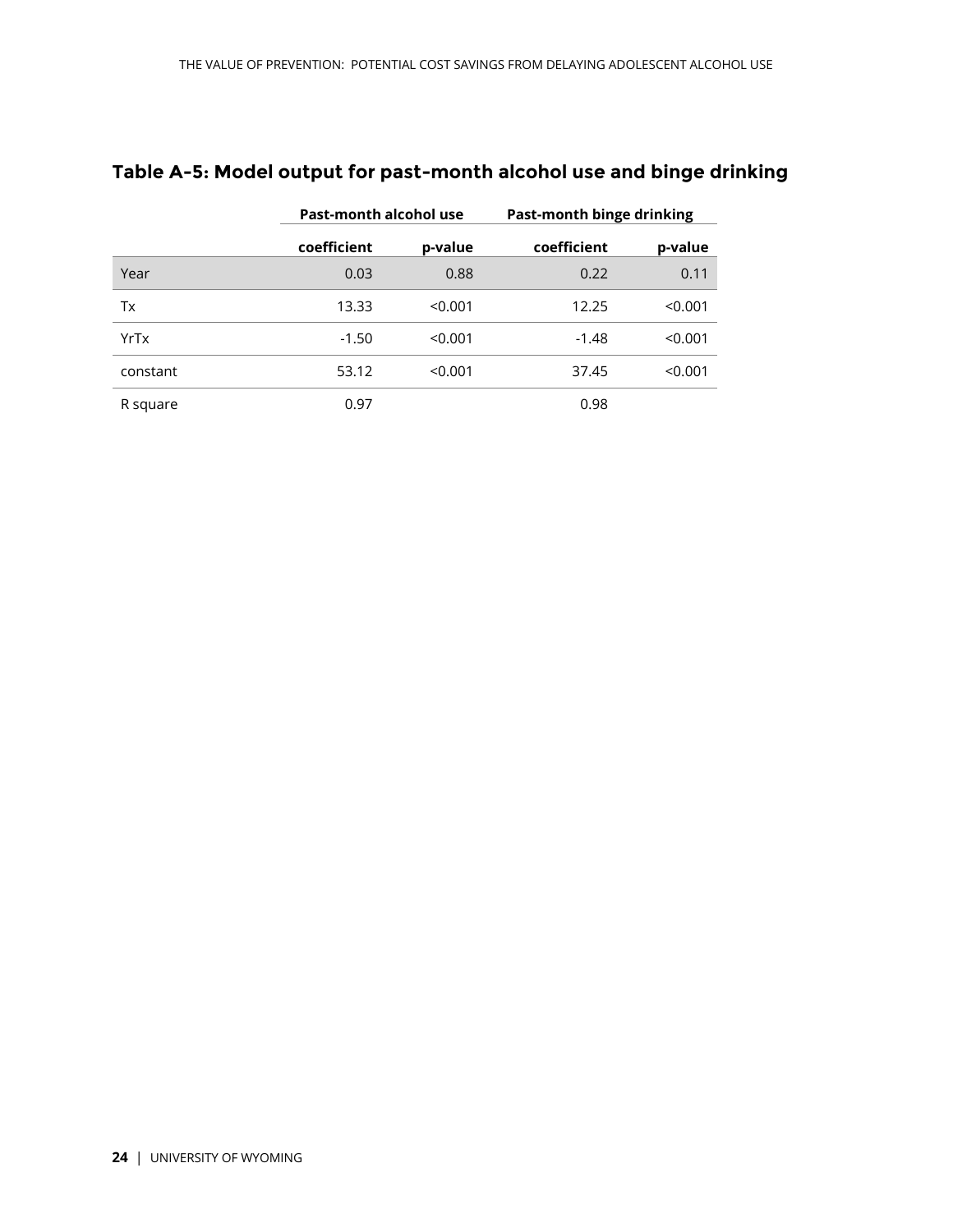# <span id="page-24-0"></span>**Appendix B – WSIPP's Model for Estimating Current Prevalence of Alcohol Use Disorders**

The Washington State Institute for Public Policy (WSIPP) prepared technical documentation describing the computational procedures used in their Benefit-Cost Model (WSIPP, 2016). We follow their procedure for estimating the current prevalence of ATOD (alcohol, tobacco, and other drugs) use in Section 4.4a. Please see their documentation for details regarding model development.

The model requires four parameters to estimate current prevalence of ATOD, in this case alcohol use disorder, from age one to 100.

- Lifetime prevalence of disordered alcohol use;
- Age of onset of disordered alcohol use;
- Persistence given onset; and
- Survival or the probability of death.

The primary equation governing this model as developed by WSIPP is as follows:

$$
\textit{CPG}_{y} = \left(\sum_{O=1}^{y} O_O \times P_{(y-O+1)}\right) \times \textit{LTP} \times S_y \times \textit{SF}_a
$$

The first terms in parentheses include the age-of-onset probability, O, from prior ages to the current age of the person, multiplied by the persistence probability, P, of remaining in the condition at each onset age. The third term, LTP, is lifetime probability of ever having an alcohol use disorder (AUD). The fourth term,  $S_y$ , is the probability of any-cause survival and the final term, SFa, is the probability of AUD-related survival in each age group.

[Table B-6](#page-25-0) presents the input parameters we use for estimating the current prevalence of an alcohol use disorder over the lifetime of a general population of one-year olds for Wyoming. [Figure B-3](#page-25-1) shows the resulting the expected current 12-month prevalence of an alcohol disorder during the lifetime of a general population of one-year olds in Wyoming as computed with the equation above.